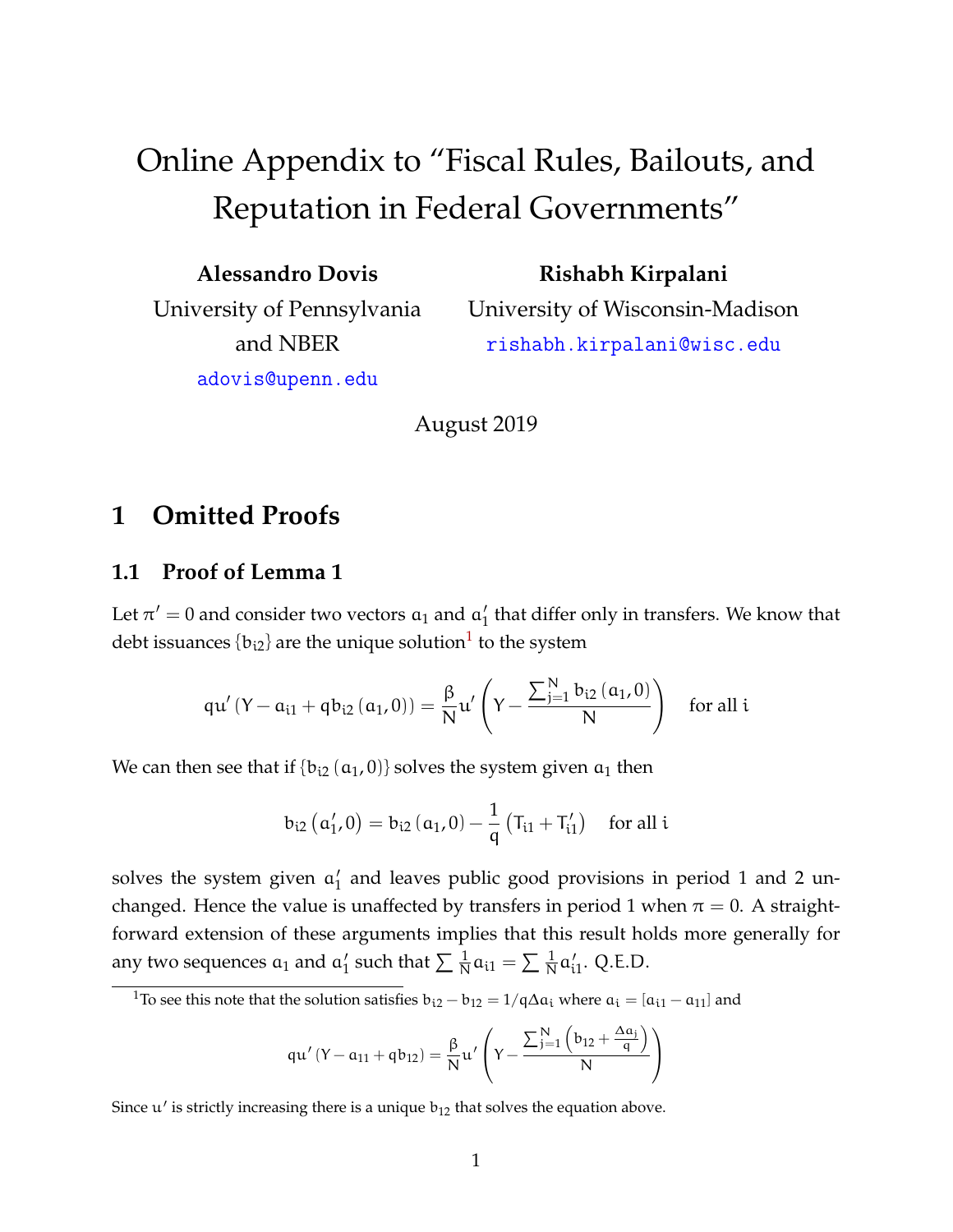#### **1.2 Preliminary results for proof of Proposition 1-4**

For the following proofs it is useful to define the value of enforcing for the optimizing type if the posterior equals  $\pi'$ 

<span id="page-1-1"></span>
$$
\omega^{e} (b_{1}, \pi') = \sum_{i=1}^{N} \frac{1}{N} \left[ u \left( Y - b_{i1} - \psi I_{\{b_{i1} > b\}} + q b_{i2} (b_{1}, \pi') \right) + \beta W_{2} \left( b_{2} \left( b_{1} + \psi I_{\{b_{i1} > b\}} , \pi' \right) \right) \right]
$$
(1)

and the the value of non-enforcement

$$
\omega^{ne}(b_1) = \sum_{i=1}^{N} \frac{1}{N} \left[ u \left( Y - b_{i1} + q b_{i2} \left( b_1, 0 \right) \right) + \beta W_2 \left( b_2 \left( b_1, 0 \right) \right) \right]
$$
(2)

To prove Proposition 3 we use the following two lemmas:

<span id="page-1-0"></span>**Lemma 1.** As  $N \to \infty$ , the continuation equilibrium in period 1 given inherited debt  $b_1$  and *posterior* π *is such that:*

- *1. If*  $\pi > 0$ ,  $\lim_{N \to \infty}$ **b**<sub>i</sub><sub>2</sub> (**b**<sub>1</sub>,  $\pi$ )  $\to$  **b**<sub>i</sub><sub>2</sub> < Y;
- 2. If  $\pi = 0$ ,  $\lim_{N \to \infty} \sum_{i} \frac{b_{i2}(b_1,0)}{N} \to Y$  and lim <sup>N</sup>→<sup>∞</sup> 1 N  $\mathfrak{u}'$  $Y - \sum$ i  $$ N  $\setminus$ = q β  $\mathfrak{u}'$  $(1+q)Y - \sum$ i  $b_{i1}$ N  $\setminus$  $> 0.$

*Moreover,*  $\lim_{N \to \infty} V_{i1} (b_1, 0) = u (Y (1 + q) - b_1) + \beta u (0)$ .

*Proof.* We know from the text, equation (6), that along a symmetric equilibrium outcome, it must be that

$$
q u'\left( Y-b_{i1}+q b_{i2}\left( b_1,\pi \right) \right) =\beta \pi u'\left( Y-b_{i2}\left( b_1,\pi \right) \right) +\beta \left( 1-\pi \right) \frac{1}{N} u'\left( Y-\frac{\sum_i b_{i2}\left( b_1,\pi \right) }{N} \right)
$$

whenever  $\sum_i \mathbf{b}_{i2}$   $(b_1, \pi)$  /N  $<$  Y.

Consider part 1 and let  $\pi > 0$ . Clearly, for each finite N,  $\mathbf{b}_{i2} < Y$  due to the Inada condition and so the Euler equation above holds. Suppose by way of contradiction that  **as**  $N \rightarrow \infty$ **. Then the right side goes to**  $\infty$  **while the left side goes to**  $qu'(Y - b_1 + qY)$  which is finite. This is a contradiction.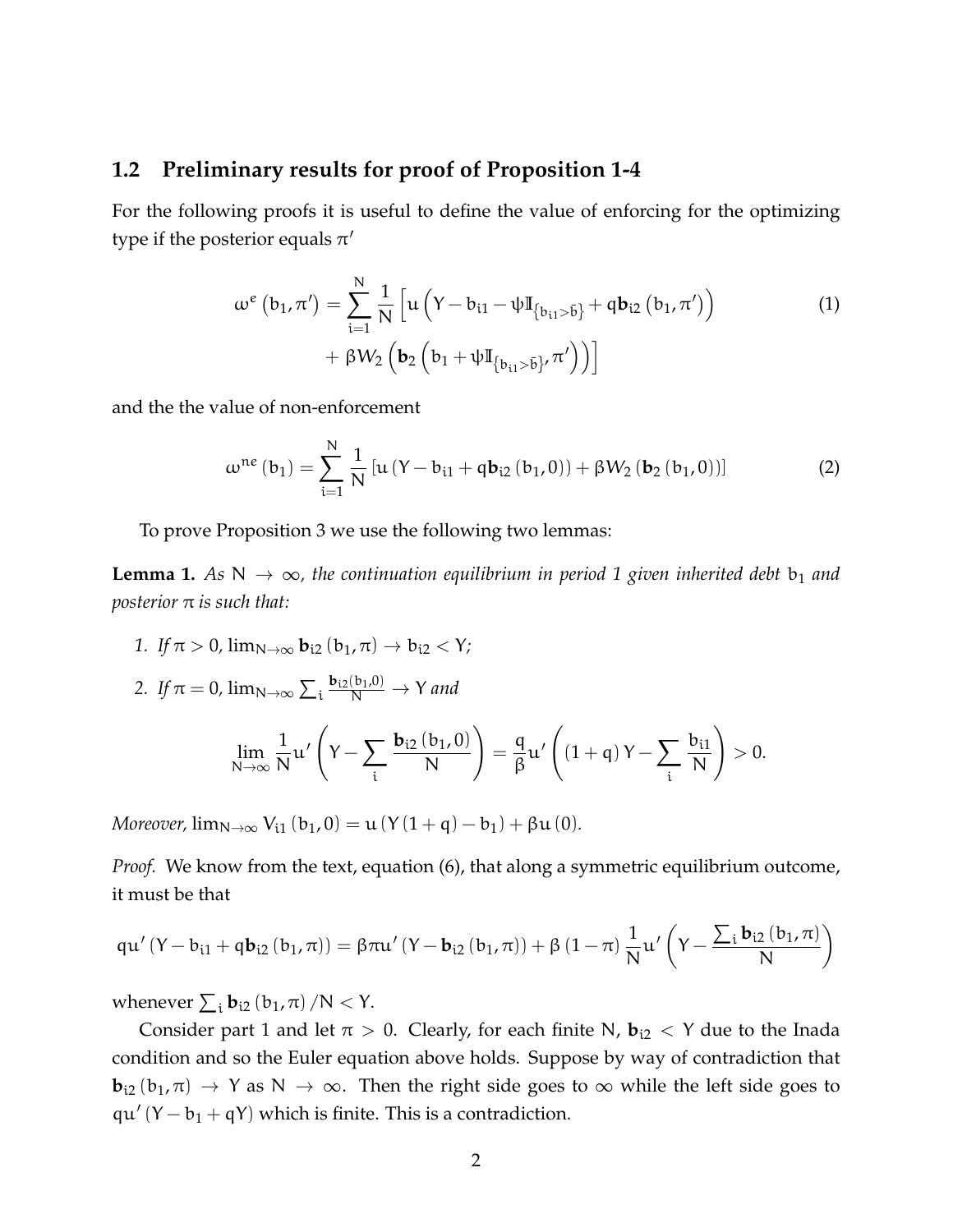Consider part 2 and let  $\pi = 0$ . For all finite N, because of the Inada condition, it must be that  $\sum_i \mathbf{b}_{i2}/N < Y$  and so the following Euler equation must hold:

$$
qu'(Y - b_{i1} + qb_{i2}(b_1, 0)) = \beta \frac{1}{N} u'\left(Y - \frac{\sum_{i} b_{i2}(b_1, 0)}{N}\right)
$$
(3)

Suppose by way of contradiction that  $\frac{\sum \bm{b}_{i2}(b_1,0)}{N} \to B_2 < Y$ . Then the left side converges to a positive number,  $qu'(Y(1 + q) - b_1)$ , while the right side converges to zero. This is a contradiction. In particular, since the right side is identical for all i,

$$
Y-b_{i1}+qb_{i2}\left(b_1,0\right)\rightarrow\left(1+q\right)Y-\frac{\sum_ib_{i1}}{N}
$$

Therefore, it must be that

$$
\lim_{N\to\infty}\frac{1}{N}u'\left(Y-\frac{\sum_{i}b_{i2}\left(b_{1},0\right)}{N}\right)=\frac{q}{\beta}u'\left(Y-b_{i1}+qY\right).
$$

It follows that, if the posterior equals zero, the value of a continuation equilibrium is

$$
u\left(Y\left(1+q\right)-b_1\right)+\beta u\left(0\right).
$$

 $\Box$ 

<span id="page-2-2"></span>**Lemma 2.** *Suppose*  $\pi = 0$ *. Then for all i*,

$$
\lim_{N \to \infty} \sum_{j \neq i} \frac{\partial \mathbf{b}_{j2} (b_1, 0)}{\partial b_{i1}} = -\frac{1}{q}
$$

*Proof.* Step 1: $\lim_{N\to\infty} G_{i1}(\pi = 0) = 0$ .

We know from Lemma 1 in the paper that if  $\pi = 0$ , the equilibrium allocations are identical whether or not there are transfers by the central government in period 1. In the case in which there are transfers  $\mathsf{T}_{\mathfrak i 1} = \mathsf{b}_{\mathfrak i 1} - \sum_{\mathfrak i} \frac{1}{\mathsf{N}}$  $\frac{1}{N}$ b<sub>i1</sub>, the first order conditions for b<sub>i1</sub> and b<sub>i2</sub> respectively are

<span id="page-2-0"></span>
$$
\mu'(G_{i0}) q = \beta \left[ \frac{1}{N} \mu'(G_{i1}) + \frac{\beta}{N} \mu'(G_{i2}) \sum_{j \neq i} \frac{\partial b_{j2}^{tr}}{\partial b_{i1}^{tr}} \right]
$$
(4)

<span id="page-2-1"></span>
$$
\mathfrak{u}'\left(\mathsf{G}_{\mathfrak{i}1}\right)\mathfrak{q}=\frac{\beta}{\mathsf{N}}\mathfrak{u}'\left(\mathsf{G}_{\mathfrak{i}2}\right) \tag{5}
$$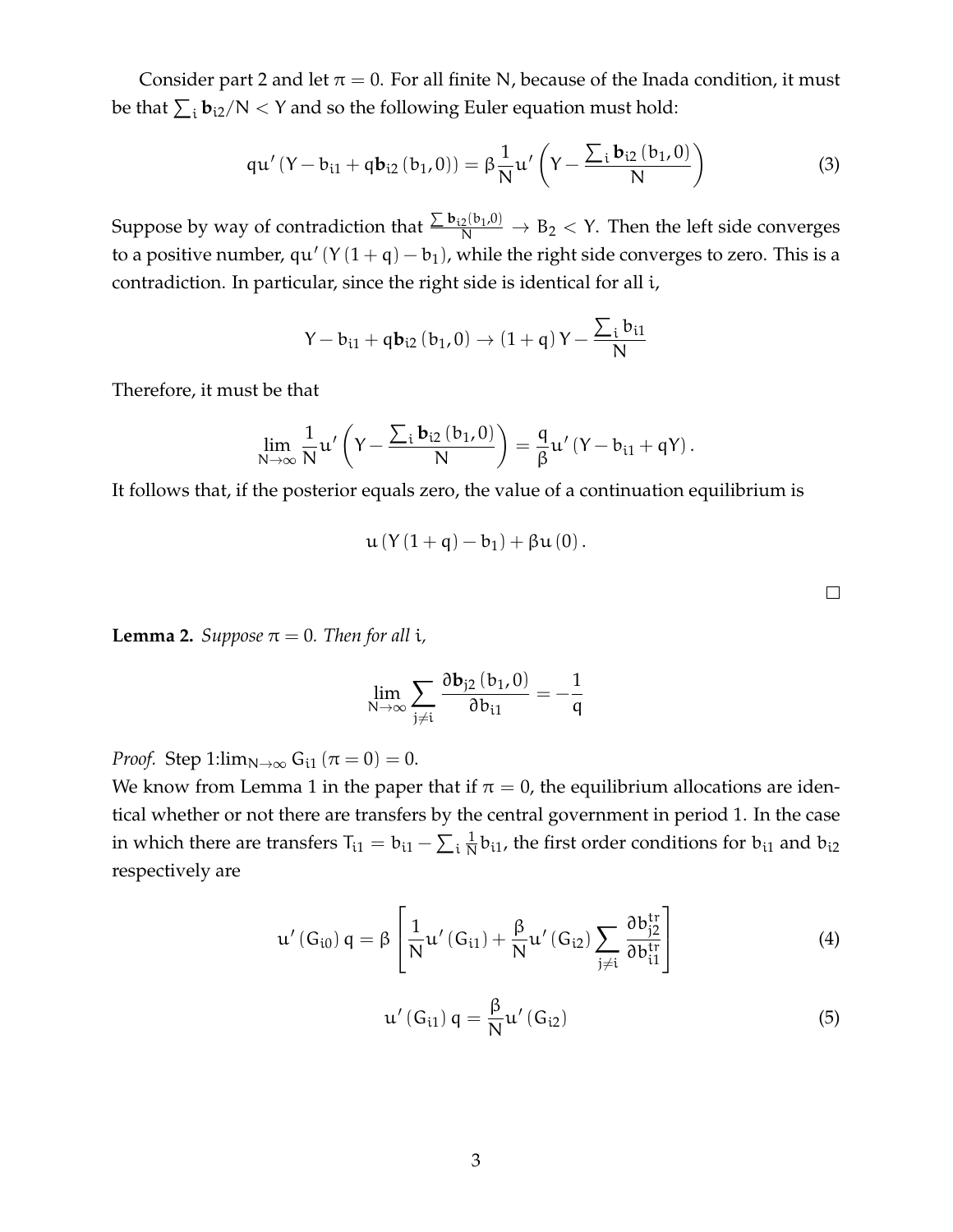where the superscript tr denotes outcomes with transfers. Therefore

<span id="page-3-0"></span>
$$
\sum_{j\neq i}\frac{\partial b_{j2}^{tr}}{\partial b_{i1}^{tr}}=\frac{u'\left(G_{i0}\right)\frac{qN}{\beta}-u'\left(G_{i1}\right)}{\beta u'\left(G_{i2}\right)}=\frac{u'\left(G_{i0}\right)\frac{qN}{\beta}-u'\left(G_{i1}\right)}{Nu'\left(G_{i1}\right)q}=\frac{\frac{u'\left(G_{i0}\right)}{u'\left(G_{i1}\right)}\frac{q}{\beta}-\frac{1}{N}}{q}\qquad \quad \ (6)
$$

We know from Lemma [1](#page-1-0) that  $\lim_{N\to\infty} G_{i2}(0) = 0$ . Now suppose by way of contradiction that  $\lim_{N\to\infty} G_{i1}(0) > 0$ . Then from [\(6\)](#page-3-0) we see that

$$
\lim_{N\rightarrow\infty}\sum_{j\neq i}\frac{\partial b_{j2}^{tr}}{\partial b_{i1}^{tr}}=\frac{u'\left(G_{i0}\right)}{\beta u'\left(G_{i1}\right)}>0
$$

Next, we can combine  $(4)$  and  $(5)$  to obtain

<span id="page-3-1"></span>
$$
\mathfrak{u}'\left(G_{i0}\right)\mathfrak{q}=\beta\frac{\mathfrak{u}'\left(G_{i1}\right)}{N}\left[1+\mathfrak{q}\sum_{j\neq i}\frac{\partial b_{j2}^{tr}}{\partial b_{i1}^{tr}}\right]
$$
(7)

If  $G_{i1} > 0$  then the term  $\frac{u'(G_{i1})}{N}$  $\frac{G_{11}}{N}$  converges to zero as  $N \to \infty$ , while the argument above establishes that the limit of q  $\sum_{j\neq i}$  $\frac{\partial b_{j2}^{tr}}{\partial b_{i1}^{tr}}$  is finite. Therefore, as  $N \rightarrow \infty$ , the right side of [\(7\)](#page-3-1) converges to zero while the left side is finite. This is a contradiction. Since the equilibrium outcome with transfers in period 1 and the one without are equivalent when  $\pi = 0$  then  $\lim_{N\to\infty} G_{i1}(\pi=0)=0.$ Step 2:  $\lim_{N\to\infty}\sum_{j\neq i}$  $\partial \mathbf{b}_{j2}(\mathbf{b}_1,0)$  $rac{12(61,0)}{3b_{11}} = -\frac{1}{9}$  $\frac{1}{q}$ .

Now consider the case in which there are no transfers in period 1. In this case the first order conditions imply that

$$
\sum_{j\neq i}\frac{\partial \mathbf{b}_{j2}\left(\mathbf{b}_{1},0,N\right)}{\partial \mathbf{b}_{i1}}=\frac{u'\left(\mathbf{G}_{i0}\right)\frac{qN}{\beta}-u'\left(\mathbf{G}_{i1}\right)N}{\beta u'\left(\mathbf{G}_{i2}\right)}=N\left(\frac{u'\left(\mathbf{G}_{i0}\right)\frac{q}{\beta}-u'\left(\mathbf{G}_{i1}\right)}{Nu'\left(\mathbf{G}_{i1}\right)q}\right)=\frac{\frac{u'\left(\mathbf{G}_{i0}\right)}{u'\left(\mathbf{G}_{i1}\right)}\frac{q}{\beta}-1}{q}
$$

Since we just established that  $\lim_{N\to\infty} G_{i1} = 0$  and by the Inada condition  $\lim_{G\to 0} u'(G) =$  $\infty$ , taking limits on both sides of the above equation yields the result since  $\lim_{N\to\infty}\frac{u'(G_{i0})}{u'(G_{i1})}$  $\overline{\mathfrak{u}'(\mathsf{G}_{\mathfrak{i}1})}$  $\frac{q}{\beta} =$ 0.

**Lemma 3.** If 
$$
b_1 = \{b_{i1}\}\
$$
 is degenerate in that  $b_{i1} = b_{j1}$  for all *i*, *j* then  $\lim_{N \to \infty} \frac{1}{N} \frac{\partial b_{i2}(b_1, 0)}{\partial \pi} < \infty$ .

*Proof.* By applying the implicit function theorem to (6) in the paper we obtain

$$
\frac{\partial \mathbf{b}_{i2}\left(\mathbf{b}_{1},0\right)}{\partial \pi}=\frac{\beta\frac{N-1}{N}u'\left(Y-\mathbf{b}_{i2}\left(\mathbf{b}_{1},0\right)\right)}{\left[q^{2}u''\left(Y-\mathbf{b}_{1}+q\mathbf{b}_{i2}\left(\mathbf{b}_{1},0\right)\right)+\frac{\beta}{N}u''\left(Y-\mathbf{b}_{i2}\left(\mathbf{b}_{1},\pi\right)\right)\right]}
$$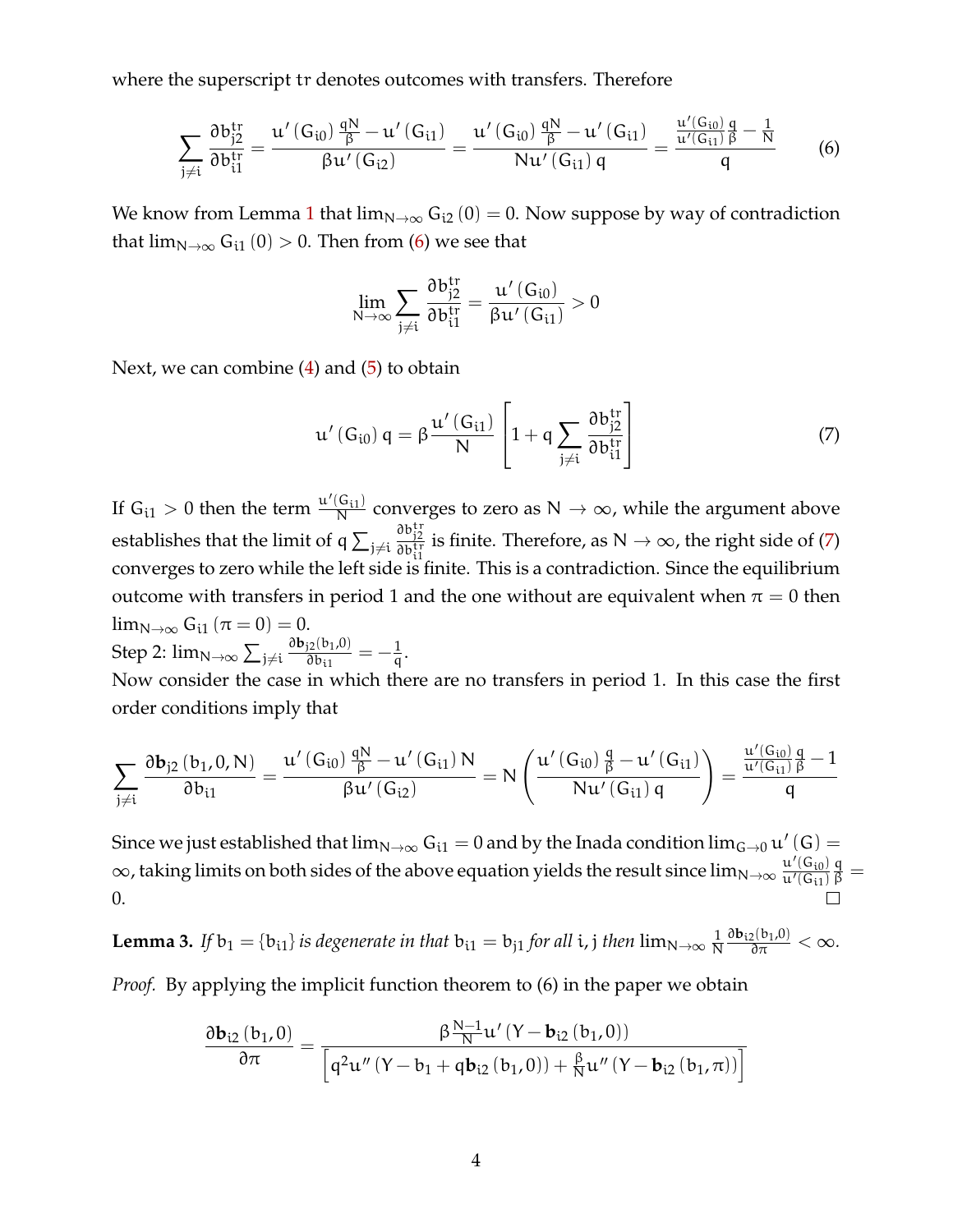so

$$
\frac{1}{N}\frac{\partial \mathbf{b}_{i2}\left(\mathbf{b}_{1},0\right)}{\partial \pi}=\left(1-\frac{1}{N}\right)\frac{\beta\frac{1}{N}u'\left(Y-\mathbf{b}_{i2}\left(\mathbf{b}_{1},0\right)\right)}{\left[q^{2}u''\left(Y-\mathbf{b}_{1}+q\mathbf{b}_{i2}\left(\mathbf{b}_{1},0\right)\right)+\frac{\beta}{N}u''\left(Y-\mathbf{b}_{i2}\left(\mathbf{b}_{1},\pi\right)\right)\right]}
$$

As  $N \to \infty$ , the above converges to

$$
\frac{\beta \frac{1}{N} \sum_{j \neq i} u'(0)}{\left[q^2 u''(Y - b_1 + qY) + \beta \frac{u''(0)}{N}\right]}
$$

We know from Lemma [1](#page-1-0) that the numerator  $\beta \frac{1}{N}$  $\frac{1}{\mathsf{N}}\sum_{\mathfrak{j}\neq \mathfrak{i}}\mathfrak{u}'\left(\mathsf{G}_{\mathfrak{i2}}\right)$  converges to a finite number. If  $\beta \frac{\mathfrak{u}''(\mathsf{G}_{\mathsf{i}2})}{\mathsf{N}}$  $\frac{N^{(1)}(2)}{N}$  converges to a finite constant or zero then the denominator converges to a finite number and this the fraction converges to a finite number. If it converges to  $\infty$  then  $\frac{\partial \mathbf{b}_{i2}(b_1,0)}{\partial \pi}$  converges to a finite the above converges to zero. In both cases, as  $N \to \infty$ ,  $\frac{1}{N}$ N number.  $\Box$ 

<span id="page-4-0"></span>**Lemma 4.** *i*) For all  $\pi$ ,  $\omega^e(\cdot, \pi)$  is continuous and differentiable.

*ii) For all* b*, for* π *small enough,* ω<sup>e</sup> (b, ·) *is increasing in* π*.*

*Proof.* For convenience, rewrite [\(1\)](#page-1-1):

$$
\omega^{e}\left(b,\pi\right)=\sum_{i}\frac{1}{N}\left[u\left(Y-b_{i}+q\bm{b}_{i2}\left(b,\pi\right)\right)+\beta u\left(Y-\frac{\sum_{i}b_{i2}\left(b,\pi\right)}{N}\right)\right]
$$

*Part i)*. The fact that  $\omega_1^e$  is continuous and differentiable in b follows from continuity and differentiability of u and **b2**.

*Part ii).* Consider the derivative with respect to  $\pi$ :

$$
\frac{\partial\omega^{e}\left(\boldsymbol{b},\pi\right)}{\partial\pi}=\sum_{i}\frac{1}{N}\left[q\boldsymbol{u}'\left(G_{i1}\right)\frac{\partial\boldsymbol{b}_{i2}}{\partial\pi}-\beta\frac{\boldsymbol{u}'\left(G_{i2}\right)}{N}\frac{\partial\sum_{i}\boldsymbol{b}_{i2}\left(\boldsymbol{b},\pi\right)}{\partial\pi}\right]
$$

While we cannot sign this term in general, at  $\pi=$  0, since qu' (G $_{\rm i1})=\frac{\beta}{\rm N}$  $\frac{\beta}{N}$ u' (G<sub>i2</sub>), we have

$$
\frac{\partial\omega^{e}\left(b,\pi\right)}{\partial\pi}=-\beta\sum_{i}\frac{u'\left(G_{i2}\right)}{N^{2}}\sum_{j\neq i}\frac{\partial b_{-i2}}{\partial\pi}=-\beta\frac{u'\left(G_{i2}\right)}{N}\frac{\left(N-1\right)}{N}\frac{\partial B_{2}}{\partial\pi}
$$

where  $\mathbf{B}_2 \equiv \sum_i \mathbf{b}_{i2}$  and so if  $\frac{\partial \mathbf{B}_2}{\partial \pi} < 0$ , then  $\frac{\partial \omega^e(\mathbf{b}, \pi)}{\partial \pi} > 0$ .

We now show that  $B_2(b_1, \pi)$  is decreasing in  $\pi$  for  $\pi$  small enough. Recall the first order condition in period 1, equation (6) in the paper, rewritten here for convenience:

$$
qu'(Y - b_{i1} + qb_{i2}) = \beta \pi u'(Y - b_{i2}) + \beta (1 - \pi) \frac{u'\left(Y - \frac{\sum_{j} b_{i2}}{N}\right)}{N}
$$
(8)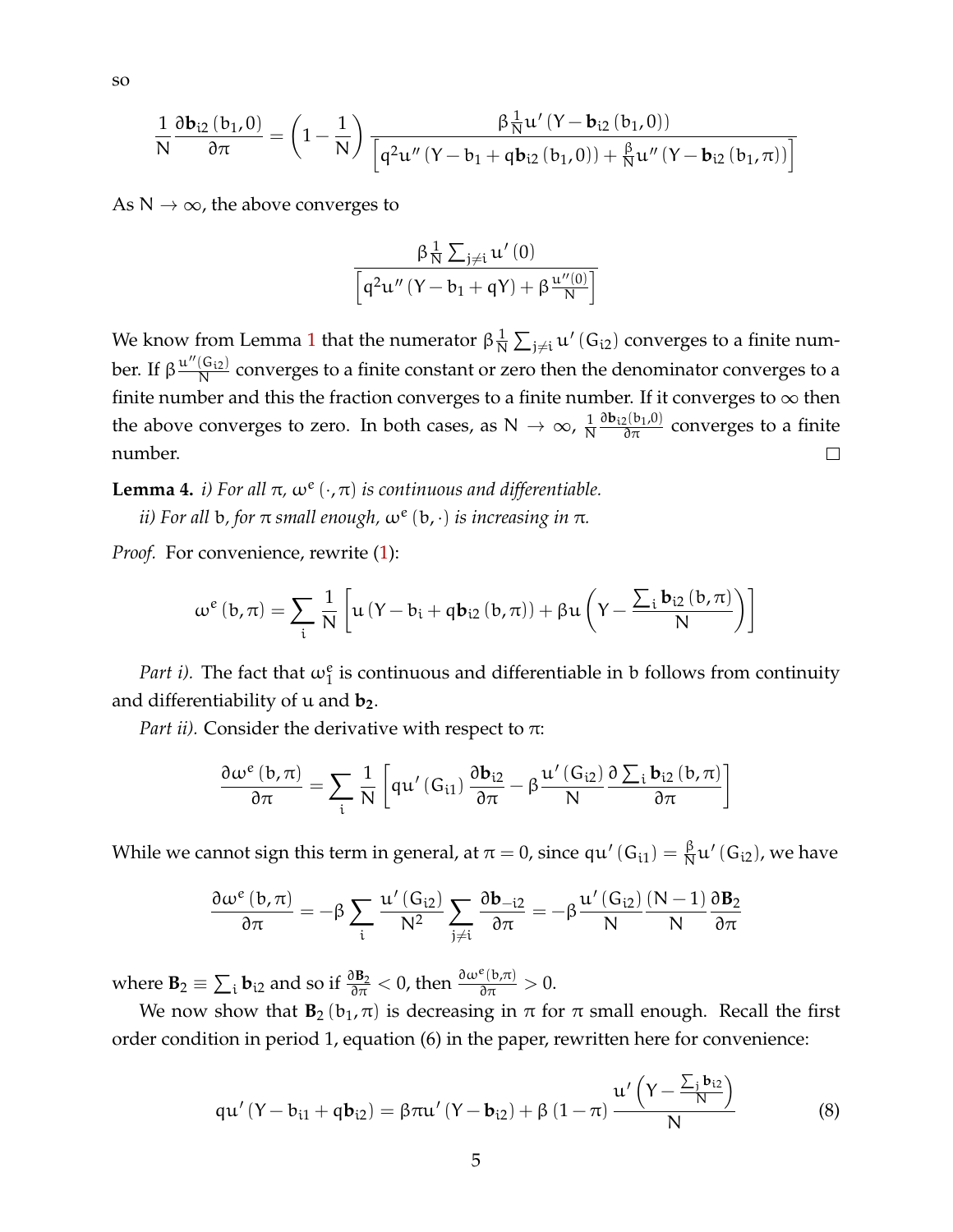First define

$$
\Delta M U_i \equiv \beta \left[ u' \left( Y - b_{i2} \right) - \frac{u' \left( Y - \frac{\sum_j b_{j2}}{N} \right)}{N} \right]
$$

$$
\begin{aligned} A_i & \equiv \left[ -\beta \pi u^{\prime \prime} \left( G^c_{i2} \right) - \frac{\beta \left( 1 - \pi \right)}{2N} u^{\prime \prime} \left( G_{i2} \right) - q u^{\prime \prime} \left( G_{i1} \right) \right] > 0 \\ \alpha_i & \equiv \frac{2N}{\beta \left( 1 - \pi \right)} A_i > 0 \end{aligned}
$$

where  $G_{i2}^c = Y - \mathbf{b}_{i2}$ . Using the implicit function theorem we have

$$
A_{i}db_{i2} = \frac{\beta (1 - \pi)}{2N} u''(G_{i2}) db_{-i2} - \Delta M U_{i} d\pi
$$

and so

$$
\frac{\partial \mathbf{b}_{i2}}{\partial \pi} = \frac{1}{1-\frac{u''(G_{i2})}{a_i}\frac{u''(G_{-i2})}{a_{-i}}} \frac{-\Delta M U_i}{A_i} + \frac{u''\left(G_{i2}\right)-\Delta M U_{-i}}{a_i}.
$$

Next, we have

$$
\begin{aligned} \frac{\partial \textbf{B}_{2}}{\partial \pi} &= \frac{1}{1-\frac{u''(G_{s2})}{\mathfrak{a}_{s}}\frac{u''(G_{n2})}{\mathfrak{a}_{n}}} -\Delta M U_{s}}{A_{s}}+\frac{u''(G_{s2})}{\mathfrak{a}_{s}}\frac{-\Delta M U_{n}}{A_{s}} \\ &+\frac{1}{1-\frac{u''(G_{s2})}{\mathfrak{a}_{s}}\frac{u''(G_{n2})}{\mathfrak{a}_{n}}} -\Delta M U_{n}}+\frac{u''(G_{n2})}{\mathfrak{a}_{n}}\frac{-\Delta M U_{s}}{A_{n}} \end{aligned}
$$

At  $\pi=0,$ 

$$
\begin{aligned} A_i &= \left[-\frac{\beta}{4}u''\left(G_{i2}\right) - qu''\left(G_{i1}\right)\right] = A > 0 \\ a_i &= \frac{4}{\beta}A_i = a > 0 \end{aligned}
$$

Therefore evaluating  $\frac{\partial \mathbf{B}_2}{\partial \pi}$  at  $\pi=0$ , we obtain

<span id="page-5-0"></span>
$$
\frac{dB_2}{d\pi} = \left[ -\frac{1}{1 - \frac{u''(G_{s2})}{a} \frac{u''(G_{s2})}{a}} - \frac{u''(G_{n2})}{a} \right] \frac{1}{A} \left[ \Delta M U_s + \Delta M U_n \right] \tag{9}
$$

We know that

$$
\frac{1}{1-\frac{u''(G_{s2})}{\mathfrak{a}}\frac{u''(G_{n2})}{\mathfrak{a}}}>1
$$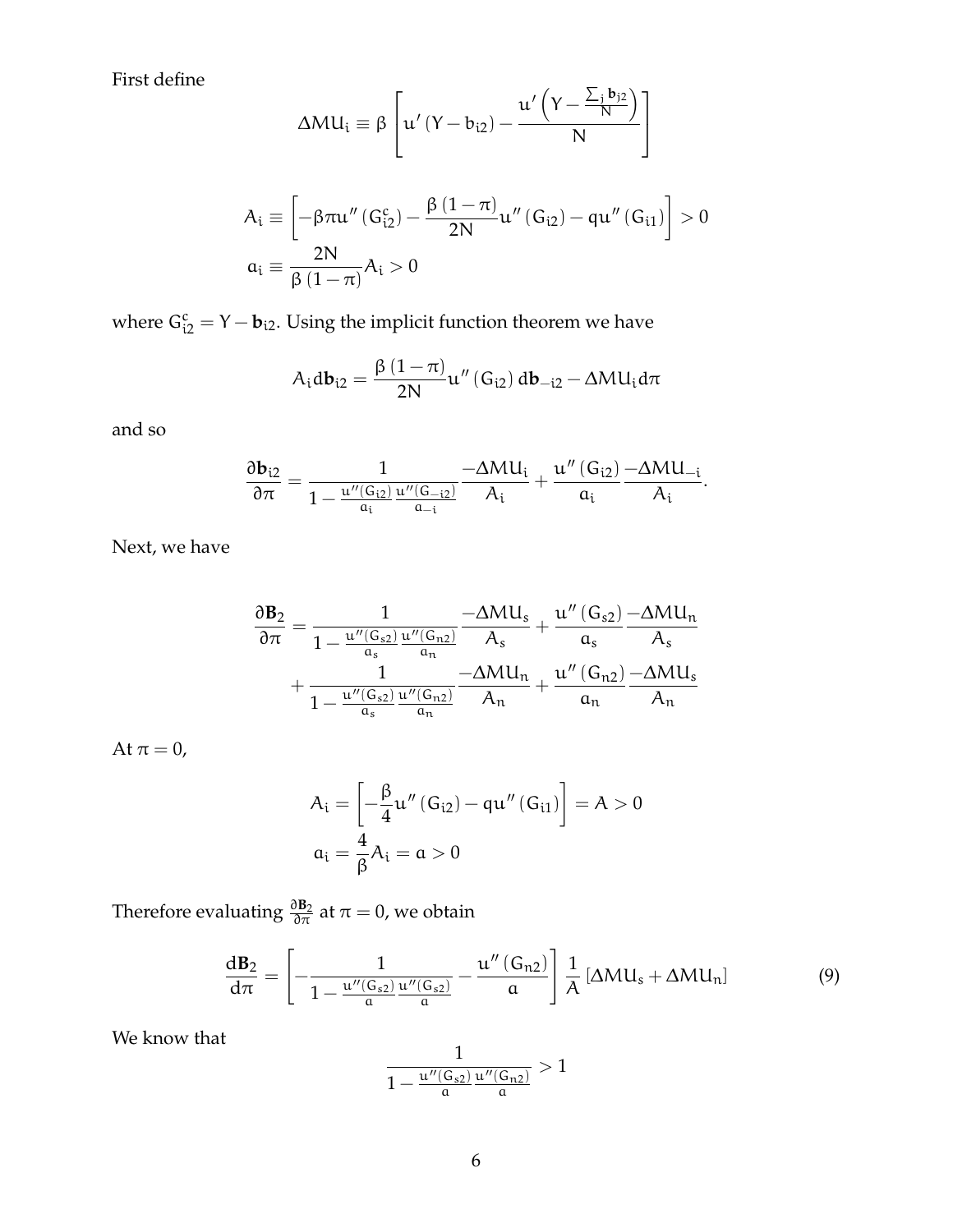and

$$
\frac{u^{\prime\prime}\left(G_{n2}\right)}{a}=\frac{u^{\prime\prime}\left(G_{n2}\right)}{\left[-u^{\prime\prime}\left(G_{n2}\right)-q\frac{4}{\beta}u^{\prime\prime}\left(G_{n1}\right)\right]}>-1
$$

Therefore

$$
-\frac{1}{1-\frac{u''(G_{s2})}{\mathfrak{a}}\frac{u''(G_{n2})}{\mathfrak{a}}}-\frac{u''\left(G_{n2}\right)}{\mathfrak{a}}<-1+1=0
$$

Next, notice that

$$
\Delta M U_s + \Delta M U_n = \beta \left[ u' \left( Y - \mathbf{b}_{s2} \right) + u' \left( Y - \mathbf{b}_{n2} \right) - u' \left( Y - \frac{\mathbf{b}_{s2} + \mathbf{b}_{n2}}{2} \right) \right]
$$

Clearly, if  $\Delta = 0$  then  $\Delta MU_s + \Delta MU_n = \beta u' (Y - b_{s2}) > 0$ . Thus, by continuity,  $\Delta MU_s +$  $\Delta \text{ML}_\text{n} > 0$  if  $\Delta$  is small enough.<sup>[2](#page-6-0)</sup> Therefore, for  $\pi$  close to zero,  $\frac{\partial B_2}{\partial \pi} \leqslant 0$  because all three terms in [\(9\)](#page-5-0) are positive.  $\Box$ 

## **1.3 Proof of Proposition 1**

Assume first that the local governments expect that the central government will not make any transfers in period 1 and will mutualize debt in period 2 with probability  $1 - \pi$ . We will denote the proposed equilibrium outcome with a superscript "no-rules." The optimality condition of problem (10) in the paper and the envelope condition from problem (5) in the paper imply that debt issuance in period 0 satisfies (13) in the paper and the debt issuance in period 1 is  $\mathbf{b}_2^{\text{no-rules}} = \mathbf{b}_{i2}$   $\left(\mathbf{b}_1^{\text{no-rules}}\right)$ no-rules,  $\pi$ ).

We now study the incentives for the central government to implement positive transfers in period 1 on-path. First we show that it is optimal not to make transfers if  $\Delta$  small enough. Fix some  $\pi > 0$ . Clearly, for  $\Delta = 0$ , the central government strictly prefers to not transfer due the reputational benefits because the inherited debt distribution is degenerate. By continuity, for ∆ small but positive, it will also strictly prefer to implement zero transfers and enforce the constitution.

Next we show that it is optimal not make transfers if  $\pi$  is small enough. Fix some  $\Delta > 0$ . We now show that even though the central government faces a non-degenerate distribution of debt  $\left\{\text{b}_{\text{i}1}^{\text{no-rules}}\right\}$  in period 1, it does not have incentives to implement positive transfers if  $\pi$  is small enough. Define the difference between the value of enforcement if  $\pi' = \pi$  and not for a central government that inherits debts  $b_1^{\text{no-rules}}$ no-rules  $(\pi) = \{b_{i1}^{\text{no-rules}}\}$  as

$$
\mathcal{W}\left(\pi\right)\equiv\omega^{e}\left(b_{1}^{\text{no-rules}}\,\left(\pi\right),\pi\right)-\omega^{\text{ne}}\left(b_{1}^{\text{no-rules}}\,\left(\pi\right)\right)
$$

where since there are no fiscal rules we set  $\psi = 0$  in the definition of  $\omega^e$  in [\(1\)](#page-1-1). Note that

<span id="page-6-0"></span><sup>&</sup>lt;sup>2</sup>One can prove the same result for arbitrary  $\Delta$  if  $\mathfrak{u}''' > 0$ .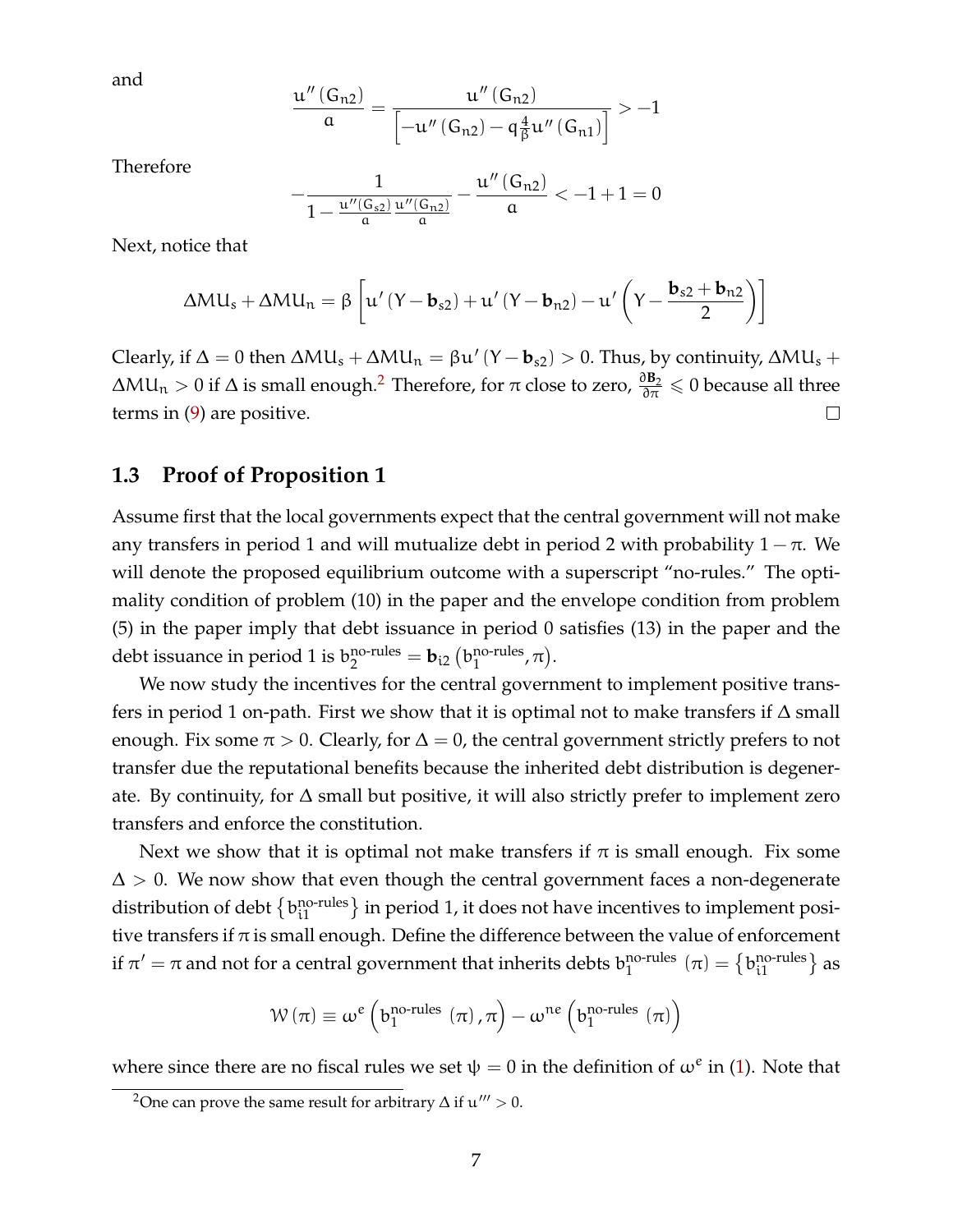for an equilibrium with enforcement to exist, it must be that  $W(\pi) \geq 0$ . Since the utility and policy functions are continuous in  $\pi$ , W is continuous in  $\pi$ . Moreover W (0) = 0 so it is enough to show that  $W'(0) > 0$ . Differentiating W we obtain:

$$
\mathcal{W}'(\pi) = \sum_{i} \left( \left[ \frac{\partial \omega^{e} \left( b_{1}^{\text{no-rules}}\left( \pi \right), \pi \right)}{\partial b_{i1}} - \frac{\partial \omega^{\text{ne}}\left( b_{1}^{\text{no-rules}}\left( \pi \right) \right)}{\partial b_{i1}} \right] \frac{\partial b_{i1}^{\text{no-rules}}\left( \pi \right)}{\partial \pi} \right) + \frac{\partial \omega^{e} \left( b_{1}^{\text{no-rules}}\left( \pi \right), \pi \right)}{\partial \pi}
$$

Evaluating the expression above at  $\pi = 0$ , using that  $\omega^{ne}(\cdot) = \omega^{e}(\cdot, \pi = 0)$  when  $\psi = 0$ and so  $\partial \omega^e\left( \mathrm{b}_1^{\mathrm{no\text{-}rules}} \right)$ no-rules  $(0)$  ,  $0)$   $/\partial b_{1i} = \partial \omega^{ne}$   $(b_1^{\text{no-rules}})$ <sup>no-rules</sup>  $(0)$ )  $/\partial b_{1i}$ , we obtain

$$
\mathcal{W}^{\prime}\left(0\right)=\frac{\partial\omega^{e}\left(b_{1}^{\text{no-rules}}\left(0\right),0\right)}{\partial\pi}>0
$$

as desired. That  $\omega^e$  is increasing in  $\pi$  for  $\pi$  close to zero is established in Lemma [4](#page-4-0) part ii).

We are left to show that an individual government has no incentives to increase its debt and force the central government to make a transfer. Suppose local government i chooses  $b_{i1} > b_1^{\text{no-rules}}$  to induce the central government to make a transfer to region i in period 1 with some positive probability. The value for the best deviation for such local government is:

$$
\begin{aligned} V^{dev}_i = \max_{b_{i1}} u \left( Y_{i0} + q b_{i1} \right) + \beta \left[ \pi + \left( 1 - \pi \right) \sigma \left( \pi, b_{i1}, b_{-i1}^{\text{no-rules}} \right) \right] V_{i1} \left( b_{i1}, b_{-i1}^{\text{no-rules}}, \pi' \right) \\ + \beta \left( 1 - \pi \right) \left[ 1 - \sigma \left( \pi, b_{i1}, b_{-i1}^{\text{no-rules}} \right) \right] V_{i1} \left( b_{i1}, b_{-i1}^{\text{no-rules}}, 0 \right) \end{aligned}
$$

subject to

$$
\omega^e \left( b_{i1}, b_{-i1}^{\text{no-rules}}, \pi \right) \leq \omega^{\text{ne}} \left( b_{i1}, b_{-i1}^{\text{no-rules}} \right) \tag{10}
$$

Let  $V_i$  be the value along the conjectured equilibrium and  $\Delta V_i = V_i - V_i^{\text{dev}}$  $i^{\text{dev}}$ . At  $\pi = 0$  Note that by construction,  $b_1^{\text{no-rules}}$ <sup>no-rules</sup> solves (10) in the paper or

$$
\begin{aligned} V_i &= \max_{b_{i1}} u \left( Y + q b_{i1} \right) + \\ &+ \beta \pi \left[ u \left( Y - b_{i1} + q b_{i2} \left( \left( b_{i1}, b_{-i1}^{\text{no-rules}} \right), \pi \right) \right) + \beta u \left( Y - b_{i2} \left( \left( b_{i1}, b_{-i1}^{\text{no-rules}} \right), \pi \right) \right) \right] \\ &+ \beta \left( 1 - \pi \right) \left[ u \left( Y - b_{i1} + q b_{i2} \left( \left( b_{i1}, b_{-i1}^{\text{no-rules}} \right), \pi \right) \right) + \beta u \left( Y - \frac{\sum_j b_{j2} \left( \left( b_{i1}, b_{-i1}^{\text{no-rules}} \right), \pi \right)}{N} \right) \right] \end{aligned}
$$

Note that for  $\pi = 0$ ,  $\Delta V_i = 0$ . Now suppose that  $\pi > 0$ . Notice that as N gets large,  $b_{i1}$ needs to increase in order to induce the central government to make a transfer. In particular, for any finite  $b_{i1}$ , as  $N \to \infty$  then, eventually,  $\omega^e(p_{i1}, b_{-i1}^{\text{no-rules}}, \pi) > \omega^{\text{ne}}(b_{i1}, b_{-i1}^{\text{no-rules}})$ .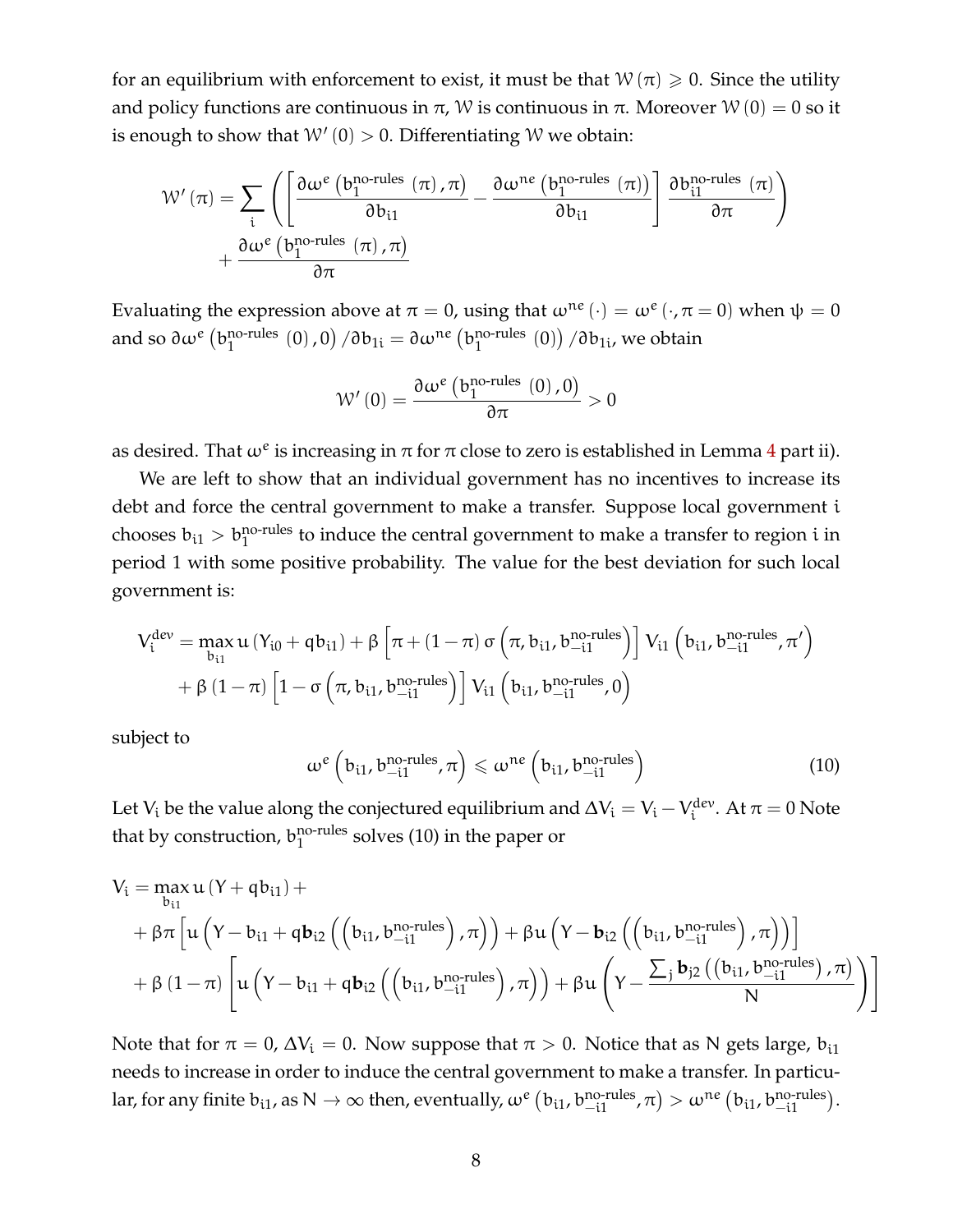This is because

$$
\begin{aligned} &\lim_{N\rightarrow\infty}\left(\omega^e\left(b_{i1},b_{-i1}^{no\text{-rules}},\pi\right)-\omega^{ne}\left(b_{i1},b_{-i1}^{no\text{-rules}}\right)\right)\\ &=u\left(Y-b_1^{no\text{-rules}}+qb_{-i2}\left(\left(b_{i1},b_{-i1}^{no\text{-rules}}\right),\pi\right)\right)+\beta u\left(Y-b_{j2}\left(\left(b_{i1},b_{-i1}^{no\text{-rules}}\right),\pi\right)\right)\\ &-\left[u\left(Y-b_1^{no\text{-rules}}+qb_{i2}\left(\left(b_{i1},b_{-i1}^{no\text{-rules}}\right),0\right)\right)+\beta u\left(Y-b_{j2}\left(\left(b_{i1},b_{-i1}^{no\text{-rules}}\right),0\right)\right)\right]\\ &>0\end{aligned}
$$

As a result, a necessary condition for  $\omega^{ne}$   $(b_{i1}$ ,  $b_{-i1}^{no\text{-rules}}) \geq \omega^e$   $(b_{i1}$ ,  $b_{-i1}^{no\text{-rules}}$ ,  $\pi)$  as  $N \to \infty$ is that  $b_{i1} \rightarrow \infty$  which violates feasibility when facing the commitment type. For each  $\pi$  there exists N ( $\pi$ ) such that for N > N ( $\pi$ ), the deviation is infeasible. And so for N > max<sub> $\pi$ </sub> N ( $\pi$ ), the constructed outcome is an equilibrium outcome.

We are left to show that such an equilibrium is unique (among symmetric pure strategy equilibria). First, fix some  $\Delta > 0$ . Suppose there exists an interval  $(0, \pi_1)$  such that for all  $\pi \in (0, \pi_1)$ , there exists an equilibrium in which the optimizing type implements positive transfers with strictly positive probability. Then, it must be that  $W(\pi) \leq 0$ . However, this contradicts our earlier argument that  $W(\pi) > 0$  for  $\pi$  sufficiently close to zero. As a result, an equilibrium in which  $\sigma > 0$  cannot exist for  $\pi$  sufficiently small.

Next, fix some  $\pi > 0$ . We know that for  $\Delta = 0$ , in any symmetric equilibrium,  $W(\pi) > 0$ 0. Therefore, by continuity this inequality will continue to hold for  $\Delta$  sufficiently small by positive. As a result, an equilibrium in which  $σ > 0$  cannot exist for  $Δ$  sufficiently small. Q.E.D.

## **1.4 Proof of Proposition 3**

We first show that under our assumptions, there exists a unique equilibrium with no enforcement if  $\pi$  is sufficiently small.

To this end consider first the problem a local government i that expects that i) other local governments are going to violate the fiscal rule, ii) the optimizing type central government is not going to enforce the fiscal rule punishment in period 1. Consequently, local government i expects to learn the type of the central government in period 1. We will denote the proposed equilibrium outcome with a superscript "rules." The problem for the local government at time 0 is then:

$$
\Omega\left(\pi\right)=\max_{b_{i1}}u\left(Y_{i0}+qb_{i1}\right)+\beta\pi V_{i1}\left(\left(b_{i1}+\psi,b_{-i1}^{rules}+\psi\right),1\right)+\beta\left(1-\pi\right)V_{i1}\left(\left(b_{i1},b_{-i1}^{rules}\right),0\right)
$$

where  $b_{-i1}^{rules} > \bar{b}$  is the debt chosen by the other local governments and  $b_{i1}^{rules}$  is the solu-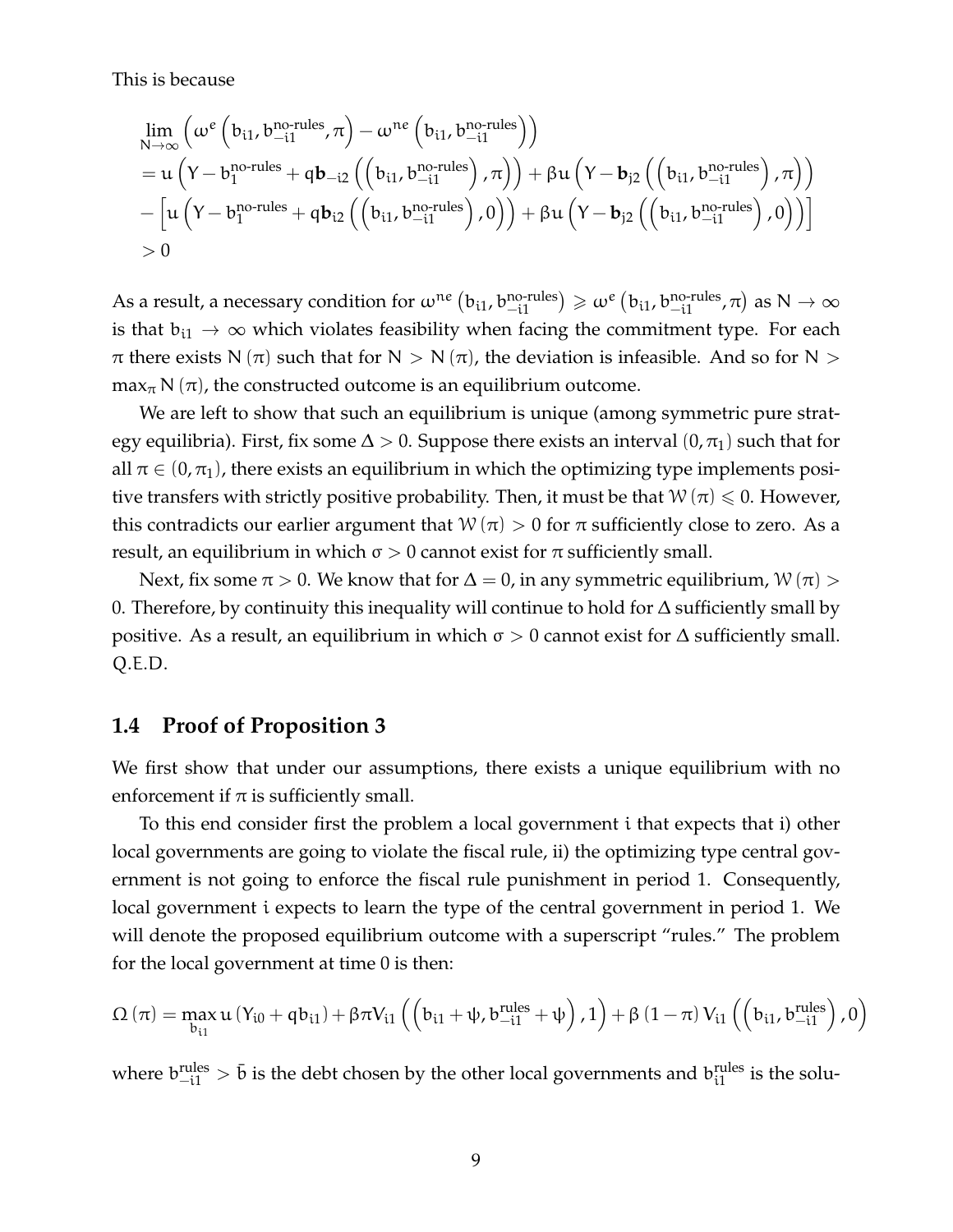tion to the problem above and  $b_1^{\text{rules}} = (b_{i1}^{\text{rules}}, b_{-i1}^{\text{rules}})$ . The optimality condition is:

$$
qu'\left(Y_{i0}-qb_{i1}^{rules}\right)=\beta\pi\frac{\partial V_{i1}\left(b_{1}^{rules}+\psi,1\right)}{\partial b_{i1}}-\beta\left(1-\pi\right)\frac{\partial V_{i1}\left(b_{1}^{rules},0\right)}{\partial b_{i1}}
$$

and using the envelope conditions for  $\rm V_{i1}$   $\rm (b_1^{rules}$  +  $\rm \psi$ , 1) and  $\rm V_{i1}$   $\rm (b_1^{rules}$  $_1^{\text{rules}}$ , 0) we obtain

$$
qu'\left(Y_{i0} + qb_{i1}^{rules}\right) = \beta \pi u'\left(Y - \left(b_{i1}^{rules} + \psi\right) + qb_{i2}\left(b_{1}^{rules} + \psi, 1\right)\right) \tag{11}
$$
\n
$$
+ \beta \left(1 - \pi\right)u'\left(Y - b_{i1}^{rules} + qb_{i2}\left(b_{1}^{rules}, 0\right)\right)
$$
\n
$$
+ \beta^{2} \left(1 - \pi\right)u'\left(Y - \frac{\sum_{j=1}^{N} b_{j2}\left(b_{1}^{rules}, 0\right)}{N}\right) \sum_{j=1, j \neq i}^{N} \frac{1}{N} \frac{\partial b_{j2}\left(b_{1}^{rules}, 0\right)}{\partial b_{i1}},
$$

which is equation (14) in the paper. Note that for  $\Delta$  small enough,  $b_{i1}^{rules} > \bar{b}$  for all i.

We now show that for N large enough and  $\pi$  small enough no individual local government has an incentive to deviate from  $\mathrm{b_{i1}^{rules}}$  and choose  $\mathrm{b_{i1}}=\bar{\mathrm{b}}$  to attain value

$$
\begin{aligned} \bar{\Omega}\left(\pi\right)=&u\left(Y_{i0}+\mathfrak{q}\bar{\mathfrak{b}}\right)+\beta\left[\pi+\left(1-\pi\right)\sigma\left(\pi,\bar{\mathfrak{b}},b_{-i1}^{\text{rules}}\right)\right]V_{i1}\left(\bar{\mathfrak{b}},b_{-i1}^{\text{rules}},\pi'\right)\\ &+\beta\left(1-\pi\right)\left[1-\sigma\left(\pi,\bar{\mathfrak{b}},b_{-i1}^{\text{rules}}\right)\right]V_{i1}\left(\bar{\mathfrak{b}},b_{-i1}^{\text{rules}},0\right) \end{aligned}
$$

First notice that as  $N \to \infty$ ,

$$
\omega^{e}\left(\bar{b},b_{-i1}^{rules}\left(\pi\right),1\right)-\omega^{ne}\left(\bar{b},b_{-i1}^{rules}\left(\pi\right)\right)\rightarrow\omega^{e}\left(b_{1}^{rules}\left(\pi\right),1\right)-\omega^{ne}\left(b_{1}^{rules}\left(\pi\right)\right)
$$

This is because as  $N \to \infty$ , the value for the central government is independent of the debt issued by an individual local government. Further

$$
\omega^e\left(b_1^{rules}(\pi),1\right) - \omega^{ne}\left(b_1^{rules}(\pi)\right) < 0
$$

since we are constructing an equilibrium in which the central government finds it optimal not to enforce. Therefore there exists  $\tilde{N}_1$  such that for  $N \ge \tilde{N}_1$ , σ $(\pi, \bar{b}, b_{-i1}^{\text{rules}}) = 0$ . Next, we have that

$$
\begin{aligned} \Omega\left(\pi\right)-\bar{\Omega}\left(\pi\right)&=\left[u\left(Y_{i0}+\mathfrak{q}\mathfrak{b}_{i1}^{\text{rules}}\left(\pi\right)\right)-u\left(Y_{i0}+\mathfrak{q}\bar{\mathfrak{b}}\right)\right]\\ &+\beta\pi\left[V_{i1}\left(\left(\mathfrak{b}_{i1}^{\text{rules}}\left(\pi\right)+\psi,\mathfrak{b}_{-i1}^{\text{rules}}\left(\pi\right)+\psi\right),1\right)-V_{i1}\left(\left(\bar{\mathfrak{b}},\mathfrak{b}_{-i1}^{\text{rules}}\left(\pi\right)+\psi\right),1\right)\right]\\ &+\beta\left(1-\pi\right)\left[V_{i1}\left(\left(\mathfrak{b}_{i1}^{\text{rules}}\left(\pi\right),\mathfrak{b}_{-i1}^{\text{rules}}\left(\pi\right)\right),0\right)-V_{i1}\left(\left(\bar{\mathfrak{b}},\mathfrak{b}_{-i1}^{\text{rules}}\left(\pi\right)\right),0\right)\right] \end{aligned}
$$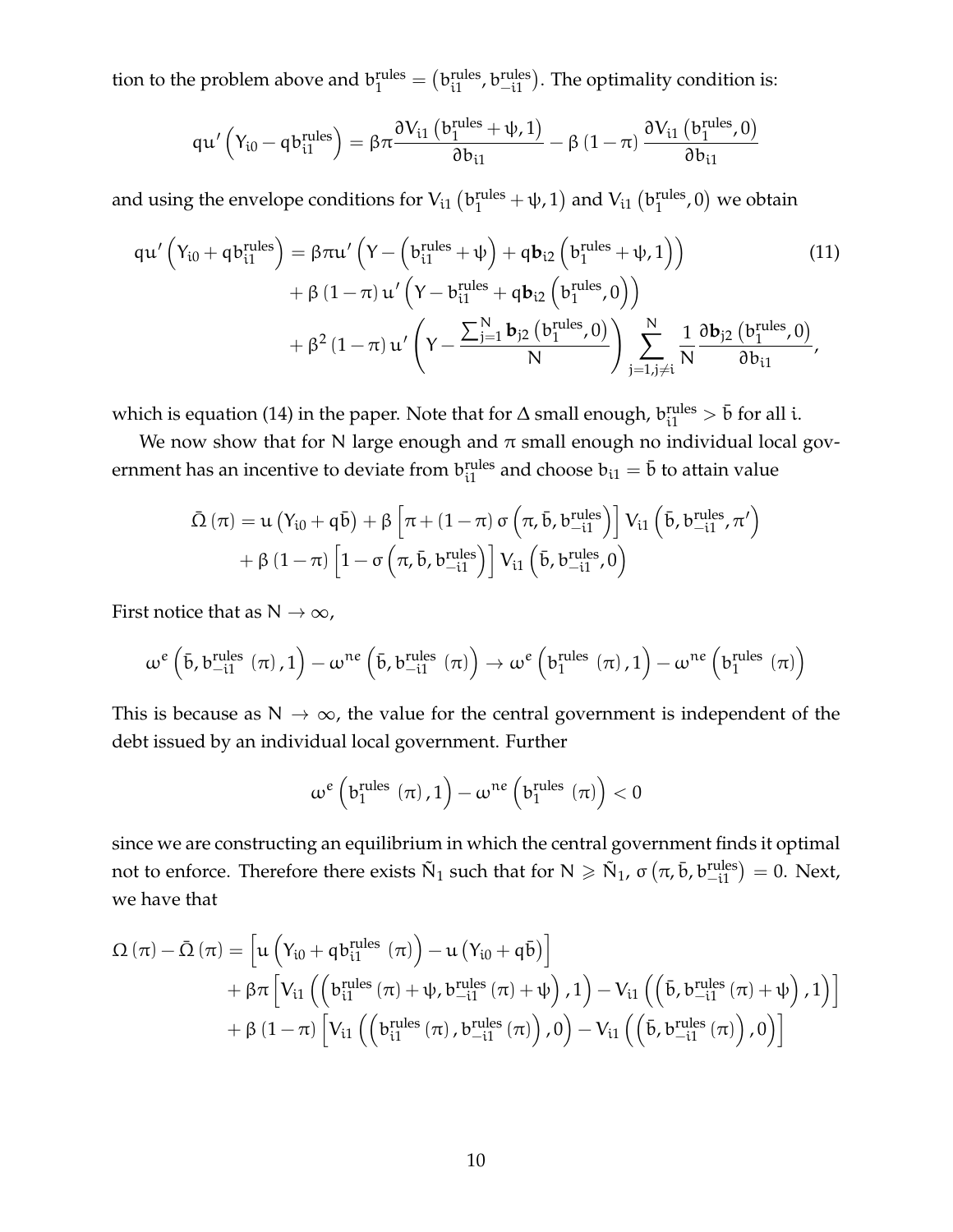Clearly, since  $b_{i1}^{rules}(\pi) > \bar{b}$  we know that

$$
\left[u\left(Y_{i0} + q\hspace{0.04cm}b_{i1}^\text{rules}\left(\pi\right)\right) - u\left(Y_{i0} + q\hspace{0.04cm}\bar{b}\right)\right] > 0, \\ \left[V_{i1}\left(\left(b_{i1}^\text{rules}\left(\pi\right) + \psi, b_{-i1}^\text{rules}\left(\pi\right) + \psi\right), 1\right) - V_{i1}\left(\left(\bar{b}, b_{-i1}^\text{rules}\left(\pi\right) + \psi\right), 1\right)\right] < 0.
$$

Notice that as  $N \to \infty$ ,  $\left[V_{i1}\left(\left(b_{i1}^{\text{rules}}, b_{-i1}^{\text{rules}}\right), 0\right) - V_{i1}\left(\left(\bar{b}, b_{-i1}^{\text{rules}}\right), 0\right)\right] \to 0$ . Let  $\tilde{N}_2^*$  be the threshold, such that for  $N \geq \tilde{N}_2^*$ ,

$$
\left[\boldsymbol{u}\left(Y_{i0}+q\boldsymbol{b}_{1}\right)-\boldsymbol{u}\left(Y_{i0}+q\boldsymbol{\bar{b}}\right)\right]+\beta\left[V_{i1}\left(\left(b_{i1}^{rules}\left(\pi\right),b_{-i1}^{rules}\left(\pi\right)\right),0\right)-V_{i1}\left(\left(\boldsymbol{\bar{b}},b_{-i1}^{rules}\left(\pi\right)\right),0\right)\right]>0
$$

for all π. Notice that

$$
\begin{aligned} \Omega\left(\pi\right)-\bar{\Omega}\left(\pi\right)&=\left[u\left(Y_{i0}+q b_{i1}^{rules}\left(\pi\right)\right)-u\left(Y_{i0}+q\bar{b}\right)\right] \\ &+\beta\left(1-\pi\right)\left[V_{i1}\left(\left(b_{i1}^{rules}\left(\pi\right),b_{-i1}^{rules}\left(\pi\right)\right),0\right)-V_{i1}\left(\left(\bar{b},b_{-i1}^{rules}\left(\pi\right)\right),0\right)\right] \\ &+\beta\pi\left[V_{i1}\left(\left(b_{i1}^{rules}\left(\pi\right)+\psi,b_{-i1}^{rules}\left(\pi\right)+\psi\right),1\right)-V_{i1}\left(\left(\bar{b},b_{-i1}^{rules}\left(\pi\right)+\psi\right),1\right)\right] \\ &\geqslant\left[u\left(Y_{i0}+q b_{i1}^{rules}\left(\pi\right)\right)-u\left(Y_{i0}+q\bar{b}\right)\right] \\ &+\beta\left[V_{i1}\left(\left(b_{i1}^{rules}\left(\pi\right),b_{-i1}^{rules}\left(\pi\right)\right),0\right)-V_{i1}\left(\left(\bar{b},b_{-i1}^{rules}\left(\pi\right)\right),0\right)\right] \\ &+\beta\pi\left[V_{i1}\left(\left(b_{i1}^{rules}\left(\pi\right)+\psi,b_{-i1}^{rules}\left(\pi\right)+\psi\right),1\right)-V_{i1}\left(\left(\bar{b},b_{-i1}^{rules}\left(\pi\right)+\psi\right),1\right)\right]\end{aligned}
$$

Since for  $N \geqslant \tilde{N}_2$  the first two terms are positive, there exists a  $\tilde{\pi}_1$  such that for  $\pi \leqslant \tilde{\pi}_1$ ,  $\Omega(\pi) - \overline{\Omega}(\pi) > 0$ , and thus a local government has no incentives to satisfy the rule in the conjectured equilibrium.

The next step in establishing that the conjectured equilibrium exists is to show that the optimizing type central government when faced with debt  $b_1 = b_1^{\text{rules}}$  $_1^{\text{rules}}$  for all i prefers to not enforce the punishment  $\psi$  and reveal its type ( $\pi' = 0$  thereafter) than enforce the punishment and have the posterior jump to one (as the local governments expect only the commitment type to enforce the fiscal rule). That is, it must be that

$$
\omega^e\left(b_1^{rules}\left(\pi\right)+\psi,1\right) \leqslant \omega^{ne}\left(b_1^{rules}\left(\pi\right)\right)
$$

which is true if  $\pi$  and  $\beta$  is sufficiently small. In particular, this is true for  $\beta \leq \bar{\beta}$  ( $\pi$ , N) where  $\bar{\beta}$  ( $\pi$ , N)  $\equiv$ 

$$
\frac{\sum_{i=1}^{N} \frac{1}{N}\left[u\left(Y - b_{i1}^{rules}\left(\pi\right) + q\boldsymbol{b}_{i2}\left(b_{1}^{rules}\left(\pi\right), 0\right)\right) - u\left(Y - \left(b_{i1}^{rules}\left(\pi\right) + \psi\right) + q\boldsymbol{b}_{i2}\left(b_{1}^{rules}\left(\pi\right) + \psi, 1\right)\right)\right]}{u\left(Y - \frac{\sum \boldsymbol{b}_{i2}\left(b_{1}^{rules}\left(\pi\right) + \psi, 1\right)}{N}\right) - u\left(Y - \frac{\sum \boldsymbol{b}_{i2}\left(b_{i1}^{rules}\left(\pi\right), 0\right)}{N}\right)}.
$$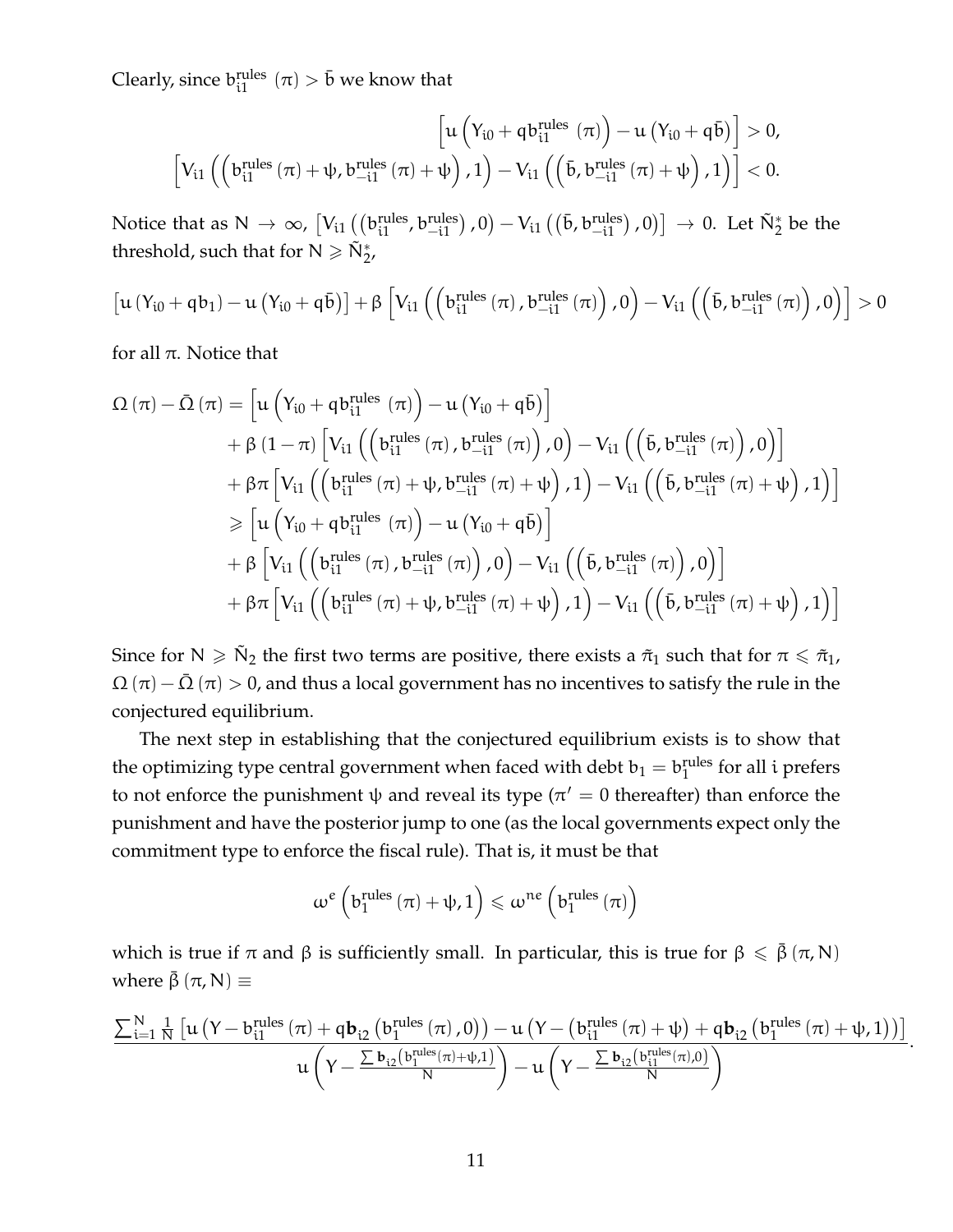The right side of the expression above implicitly defines the maximal discount factor under which it is optimal not to enforce. Therefore, if  $\beta < \bar{\beta}$  (π, N),  $\omega^e$  (b<sub>1</sub> mles  $\lim_{1} (\pi) + \psi, 1 \leq$  $\omega^{ne}$  (brules  $\binom{\text{rules}}{1}(\pi)$ ). Therefore, we have shown that under our assumptions an equilibrium in which fiscal rules are violated and not enforced exists.

Next, we show that an equilibrium with enforcement cannot exist for  $\pi$  small. For this to be an equilibrium, it must be that if all other regions are following the rule, no single region has an incentive to deviate and violate it. The value of such a deviation is given by

$$
\begin{aligned} V_i^{dev}\left(\pi\right) &= \max_{b_{i1}> \bar{b}} u\left(Y_{i0} + \mathfrak{q} b_{i1}\right) + \beta \left[\pi + \left(1-\pi\right)\sigma\left(\pi, b_{i1}, \bar{b}_{-i}\right)\right] V_{i1}\left(b_{i1} + \psi, \bar{b}_{-i}, \pi'\right) \\ &+ \beta \left(1-\pi\right)\left[1-\sigma\left(\pi, b_{i1}, \bar{b}_{-i}\right)\right] V_{i1}\left(b_{i1}, \bar{b}_{-i}, 0\right) \end{aligned}
$$

First, notice that because the reputational benefit shrinks to zero as  $\pi$  goes to zero,

$$
\lim_{\pi \to 0} \left( \omega^e \left( \mathbf{b}_{\mathrm{i1}}^{\mathrm{rules}}, \bar{\mathbf{b}}, \pi \right) - \omega^{\mathrm{ne}} \left( \mathbf{b}_{\mathrm{i1}}^{\mathrm{rules}}, \bar{\mathbf{b}} \right) \right) < 0
$$

so that  $\lim_{\pi\to 0} \sigma\left(\pi, \mathbf{b_{i1}}, \bar{\mathbf{b}}_{-i}\right) = \sigma_0 < 1.$  But then

$$
\lim_{\pi\rightarrow0}V_{i}^{dev}\left(\pi\right)=u\left(Y_{i0}+qb_{i1}\right)+\beta\sigma_{0}V_{i1}\left(b_{i1}+\psi,\bar{b}_{-i},0\right)+\beta\left[1-\sigma_{0}\right]V_{i1}\left(b_{i1},\bar{b}_{-i},0\right)
$$

where we used that  $V_{i1}$   $\left(b_{i1}+\psi,\bar{b}_{-i},\pi'\right)=V_{i1}\left(b_{i1}+\psi,\bar{b}_{-i},0\right)$  since

$$
\lim_{\pi \to 0} \pi' = \lim_{\pi \to 0} \frac{\pi}{\pi + (1 - \pi) \sigma} = 0.
$$

Next, recall from Lemma 1, that the value  $\mathrm{V_{i1}\left(b_{i1}+\psi,\bar{b}_{-i},0\right)}$  depends on the average level of debt  $\frac{1}{N}$   $(b_{i1} + \psi) + \frac{(N-1)}{N}$  $\frac{D-1}{N}$ **b**. Therefore, as N → ∞, V<sub>i1</sub>  $(b_{i1} + ψ, b_{-i}, 0)$  → V<sub>i1</sub>  $(b, 0)$ which implies that value of punishment for the deviating local government shrinks to zero. Therefore, this deviation is strictly profitable. And so there exists some  $\tilde{N}_3$  such that for  $N \geqslant \tilde{N}_3$  there exists  $\tilde{\pi}_2$  such that for  $\pi \leqslant \tilde{\pi}_2$ , this deviation is strictly profitable.

We can then conclude that if N  $\geqslant$  max  $\left\{\tilde{N}_1,\tilde{N}_2,\tilde{N}_3\right\}$  and  $\pi\leqslant$  min  $\{\tilde{\pi}_1,\tilde{\pi_2}\}$  there exists a unique equilibrium with non-enforcement.

To compare the debt levels in period 0 with and without binding fiscal rules, it is useful to rewrite conditions (13) and (14) in the paper to make them more comparable. For the case without fiscal rules, we can combine (13) with (6) in the paper to obtain a condition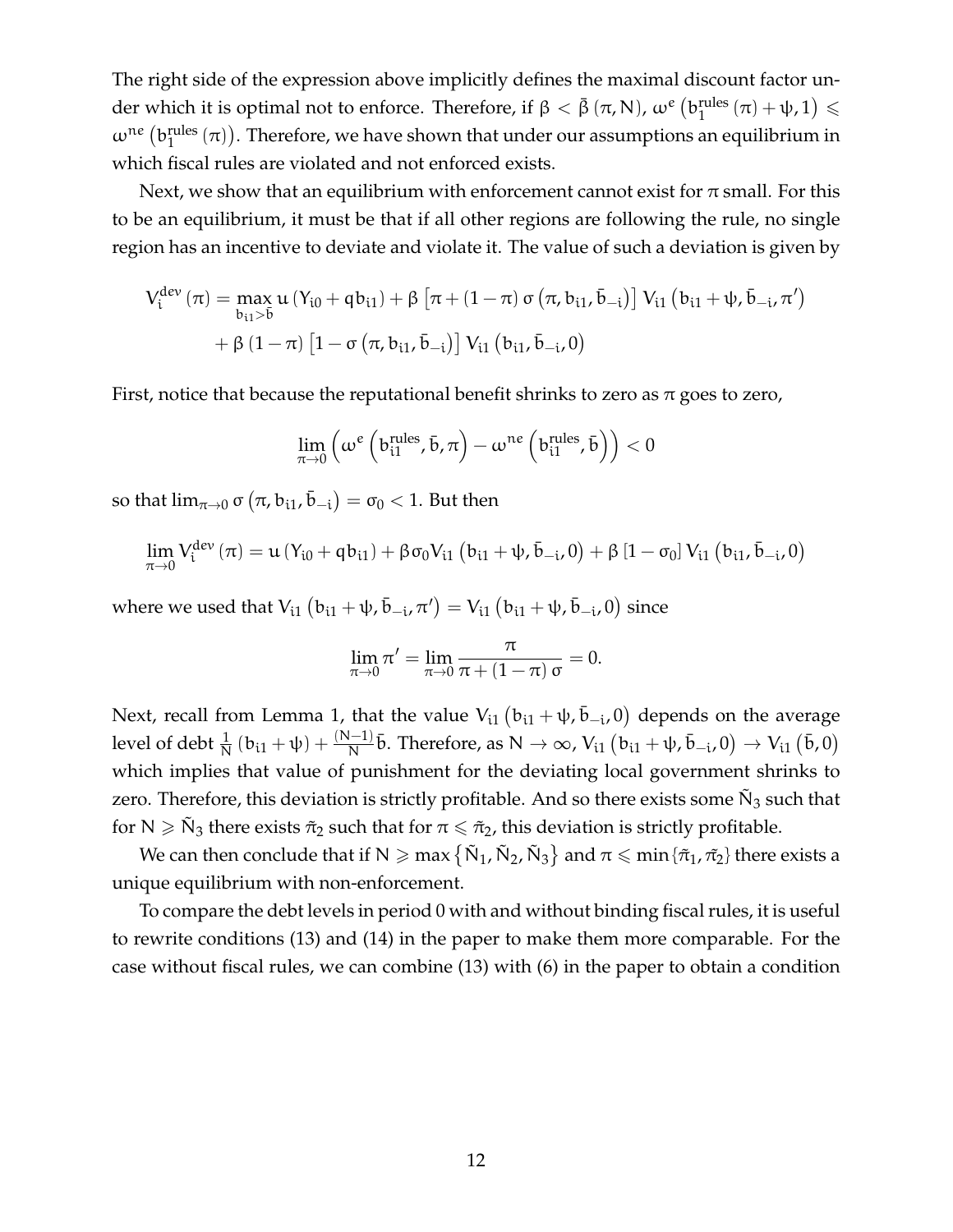that characterizes the debt issuance in period 0:

<span id="page-12-0"></span>
$$
u'(Y + qb_1) q = \frac{\beta^2 \pi}{q} u'(Y - b_{i2} (b_1, \pi)) + \frac{\beta^2 (1 - \pi)}{qN} u'(Y - b_{i2} (b_1, \pi))
$$
  
+ 
$$
\frac{\beta^2 (1 - \pi)}{N} u'(Y - b_{i2} (b_1, \pi)) \sum_{j \neq i} \frac{\partial b_{j2} (b_1, \pi)}{\partial b_{i1}}.
$$
 (12)

For the case with fiscal rules, we can combine (14) with (6) in the paper to obtain

$$
u'(Y + qb_1) q = \frac{\beta^2 \pi}{q} u'(Y - b_{i2} (b_1 + \psi, 1)) + \frac{\beta^2 (1 - \pi)}{qN} u'(Y - b_{i2} (b_1, 0))
$$
(13)  

$$
\frac{\beta^2 (1 - \pi)}{N} u'(Y - b_{i2} (b_1, 0)) \sum_{j \neq i} \frac{\partial b_{j2} (b_1, 0)}{\partial b_{i1}}.
$$

Taking the limit as N goes to infinity for  $\pi > 0$  but small, since  $\lim_{N \to \infty} u'(Y - b_{i2}(b_1, \pi)) <$  $\infty$ , as shown in Lemma [1,](#page-1-0) condition [\(12\)](#page-12-0) reduces to

<span id="page-12-2"></span><span id="page-12-1"></span>
$$
u'(Y + qb_1) q = \frac{\beta^2 \pi}{q} u'(Y - b_{i2} (b_1, \pi))
$$
 (14)

as the sum of the second and third terms on the right side converge to zero. Condition [\(13\)](#page-12-1) instead reduces to

<span id="page-12-3"></span>
$$
u'(Y + qb_1) q = \frac{\beta^2 \pi}{q} u'(Y - b_{i2} (b_1 + \psi Y, 1)),
$$
\n(15)

because, as shown in Lemma [1](#page-1-0) and [2,](#page-2-2)

$$
\lim_{N\to\infty}\frac{\beta u'\left(Y-\mathbf{b}_{i2}\left(b_{1},0\right)\right)}{N}\frac{1}{q}=-\lim_{N\to\infty}\frac{u'\left(Y-\mathbf{b}_{i2}\left(b_{1},0\right)\right)}{N}\sum_{j\neq i}\frac{\partial \mathbf{b}_{j2}\left(b_{1},0\right)}{\partial b_{i1}}.
$$

We can then compare the right hand side of [\(14\)](#page-12-2) and [\(15\)](#page-12-3). We know that for  $\pi$  small enough,  $\mathbf{b}_{i2}$  ( $\mathbf{b}_{1}$ ,  $\pi$ ) >  $\mathbf{b}_{i2}$  ( $\mathbf{b}_{1}$  +  $\psi$ Y, 1), because as  $\pi \to 0$ ,  $\mathbf{b}_{i2}$  ( $\mathbf{b}_{1}$ ,  $\pi$ )  $\to$  Y but  $\mathbf{b}_{i2}$  ( $\mathbf{b}_{1}$  +  $\psi$ Y, 1) is bounded away from Y (see Lemma [1](#page-1-0) for details). This observation along with the concavity of u implies that

$$
\frac{\beta^2\pi}{q}u'\left(Y-\mathbf{b}_{i2}\left(b_1+\psi Y,1\right)\right)<\frac{\beta^2\pi}{q}u'\left(Y-\mathbf{b}_{i2}\left(b_1,\pi\right)\right).
$$

Therefore, from [\(14\)](#page-12-2) and [\(15\)](#page-12-3) we see that the expected marginal cost of issuing debt in period 0 is lower when there is early revelation of the central government's type. Hence, local governments will issue more debt in period 0 because of the lower expected marginal cost. Q.E.D.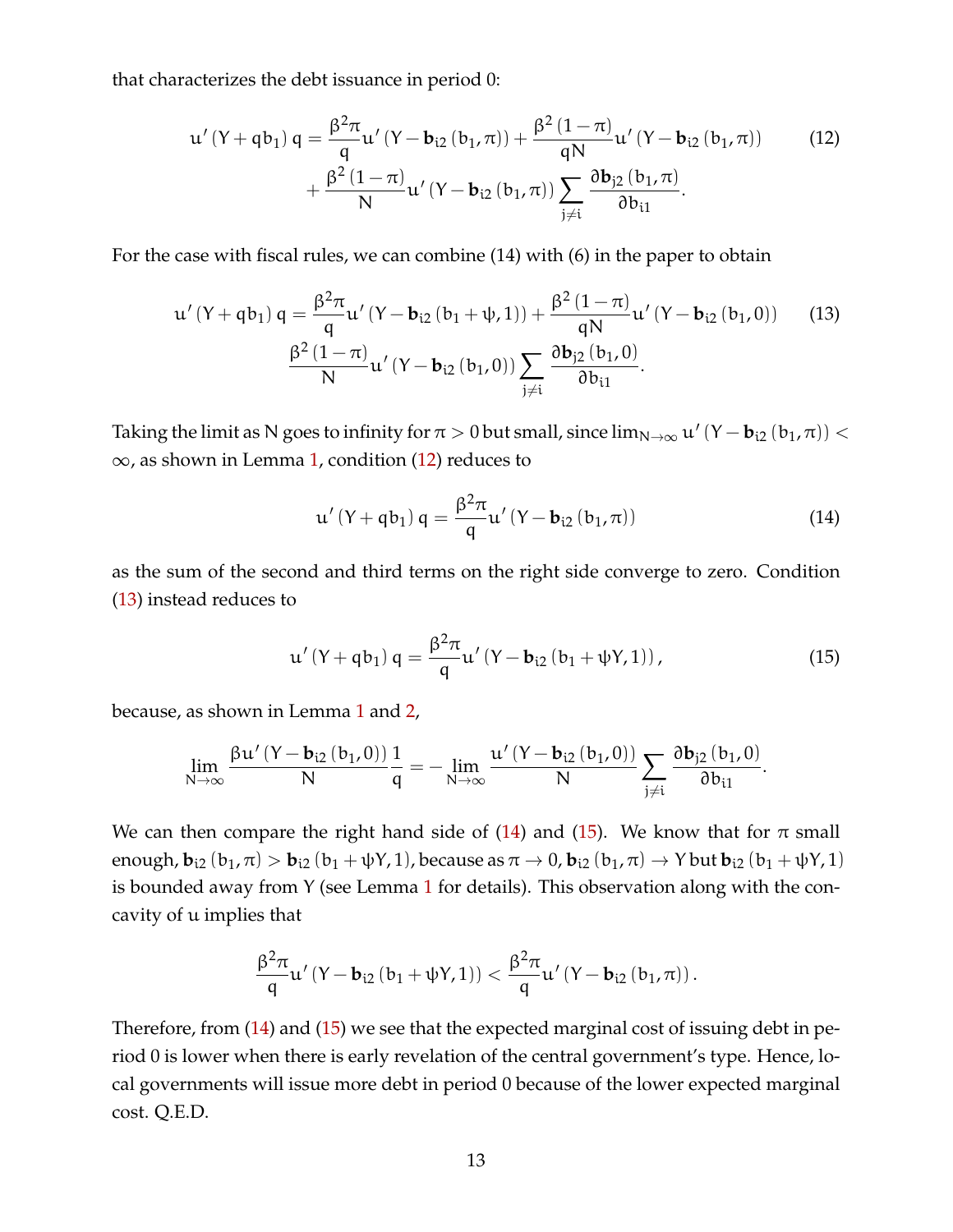#### **1.5 Proof of Proposition 4**

We first show that for  $\pi$  close to 1, there exists an equilibrium with enforcement. At  $\pi = 1$ , the value for a local government of respecting the fiscal rule is  $\mu(Y_{i0} + q\bar{b}) + \beta V_{i1} (\bar{b}, \pi)$ while the value of violating is  $\max_{b_i> \bar{b}} u(Y_{i0}+q b_i) + \beta V_{i1}(b_i+\psi,\bar{b}_{-i},\pi)$ . That the latter is larger than the former follows directly from Assumption 2. By continuity, there exists some  $\tilde{\pi}_1$  < 1 such that for  $\pi \geq \tilde{\pi}_1$ , the inequality continues to hold.

Next, we want show that there is an interval around  $\pi = 1$  for which the enforcement equilibrium is unique. For an equilibrium with non-enforcement  $(b_1 = b_1^{\text{rules}})$  $_1^{\text{rules}}$ ) to exist, it must be that it is optimal for a local government to violate the fiscal rule rather than obeying the rule when all other local governments are violating the rule. That is,  $\Omega(\pi) \geq$  $\Omega(\pi)$  where these objects were defined in the proof of Proposition 3. Note that

$$
\begin{aligned} \bar{\Omega}\left(1\right) &= u\left(Y_{i0} + q\bar{b}\right) + \beta V_{i1}\left(\bar{b}, 1\right) \\ &> \max_{b_i > \bar{b}} u\left(Y_{i0} + qb_i\right) + \beta V_{i1}\left(b_i + \psi, \bar{b}_{-i}, 1\right) \\ &= \max_{b_i > \bar{b}} u\left(Y_{i0} + qb_i\right) + \beta V_{i1}\left(b_i + \psi, b_{-1}^{\text{rules}} + \psi, 1\right) \\ &= \Omega\left(1\right) \end{aligned}
$$

where the first line is the definition of  $\overline{\Omega}(1)$ , the second line follows from Assumption 2, the third line follows from the fact that the debt holdings of other regions are irrelevant if the central government is the commitment type for sure ( $\pi = 1$ ), and the last line is the definition of  $\Omega$  (1). Hence, by continuity, if  $\pi$  is sufficiently close to 1,  $\Omega$  (π)  $>$   $\Omega$  (π), and the local government  $i$  will prefer to deviate from  $b_{i1}^{rules}$  and not violate the fiscal rule. Therefore there exists some  $\tilde{\pi}_2$  such that  $\pi \geq \tilde{\pi}_2$ , an equilibrium with non-enforcement cannot exist. Thus, for  $\pi \ge \max{\lbrace \tilde{\pi}_1, \tilde{\pi}_2 \rbrace}$  there exists a unique equilibrium with enforcement. Q.E.D.

#### **1.6 Proof of Proposition 5**

The proof proceeds as follows. We first show that there exists  $\beta$  such that for  $\beta \ge \beta$ , the commitment type chooses  $\psi = \bar{\psi}$  to separate in period 1. In our construction we assume (and later verify) that the optimizing type chooses the same fiscal constitution as the commitment type in period 0 and does not enforce the fiscal rule if  $\psi = \psi$  in period 1. We showed in Proposition 3 that the latter is true if  $\beta \leq \bar{\beta}$ . Next, we show that if  $\Delta > 0$ then  $\beta < \beta$ .

Recall that  $b_{i1}^{er}$  $_{i1}^{\text{er}}$  (π, α) denotes the debt issued in period 0 when the local governments expect to learn the central government type in period 1 defined in (14) in the paper given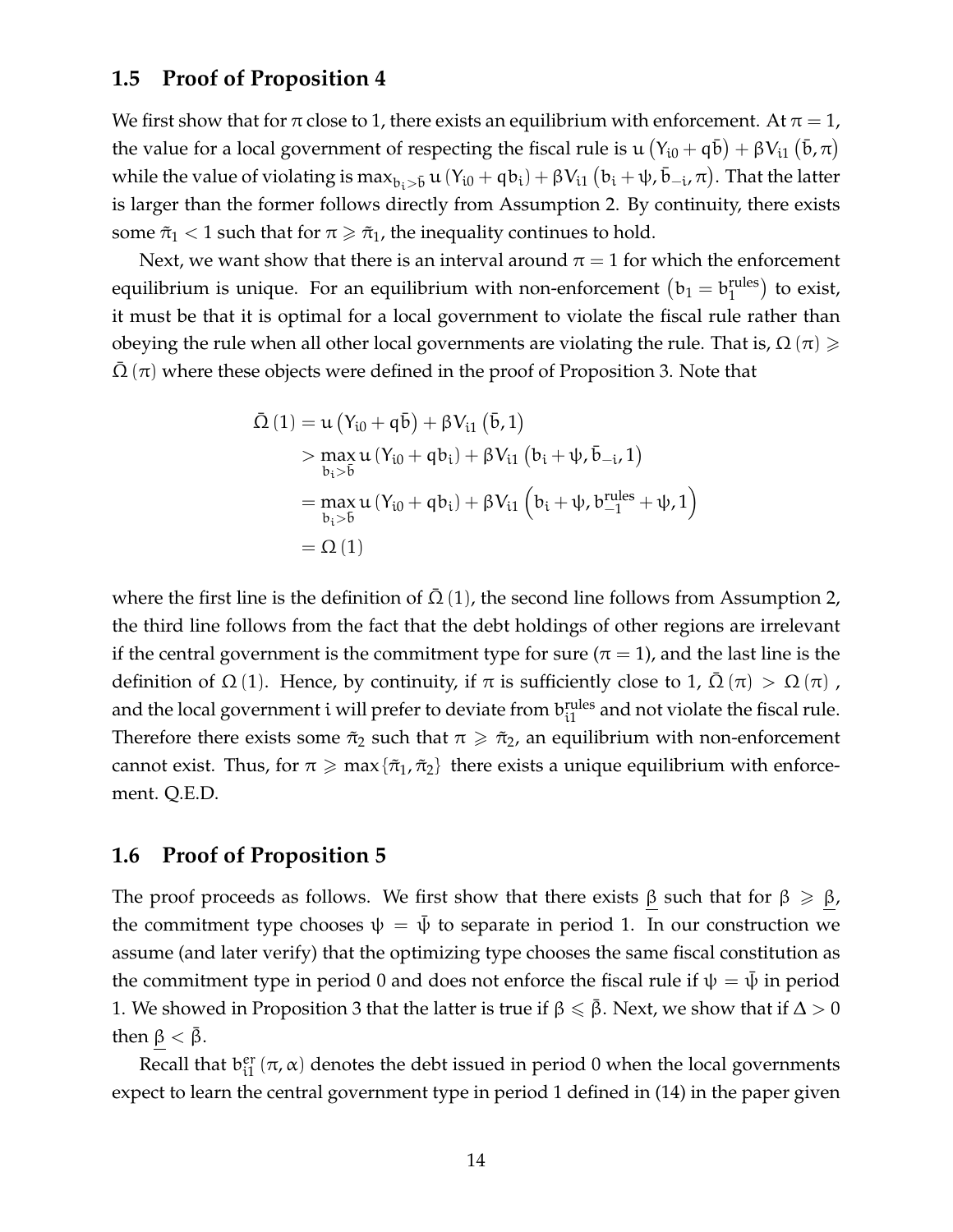$\alpha = (\bar{b}, \psi)$ ;  $b_{i1}^{lr}$  $\int_{11}^{1\pi}$  ( $\pi$ ,  $\alpha$ ) denotes the debt issued in period 0 when the local governments do not expect to learn the central government type in period 1 defined in (13) in the paper given  $\alpha = (\bar{b}, \psi)$ .

If the commitment type chooses  $\psi = \bar{\psi}$  and  $\beta \leq \bar{\beta}$  where  $\bar{\beta}$  is defined in the proof of Proposition 3, since  $\bar{b}$  is binding, we know that for  $\pi$  small enough there exists a unique equilibrium with separation in period 1 and early resolution of uncertainty. Thus we can write  $\mathcal{W}^{c,sep}_0$  as

$$
W_0^{c,sep} = \sum_i \frac{1}{N} u (Y_{i0} + q b_{i1}^{er} (\pi, \alpha)) +
$$
  
+  $\beta \sum_i \frac{1}{N} \left[ u \left( Y - \left( b_{i1}^{er} (\pi, \alpha) + \psi I_{b_{i1} > \bar{b}} \right) + q b_{i2} \left( b_{1}^{er} (\pi, \alpha) + \psi I_{b_{i1} > \bar{b}} \right) \right) \right. \\ + \beta u \left( Y - b_{i2} \left( b_{1}^{er} (\pi, \alpha) + \psi I_{b_{i1} > \bar{b}} \right) \right)$ 

If instead the commitment type chooses  $\psi = 0$ , for  $\pi$  close to zero, there is no separation in period 1 and so its value  $\mathcal{W}^{c,\text{pool}}_0$  $\int_{0}^{\infty}$  is

$$
W_0^{c,pool} = \sum_i \frac{1}{N} u \left( Y_{i0} + q b_i^{lr} (\pi, \alpha) \right) + + \beta \sum_i \frac{1}{N} \left[ u \left( Y - b_{i1}^{lr} (\pi, \alpha) + q b_{i2} \left( b_1^{lr} (\pi, \alpha) , \pi \right) \right) + \beta u \left( Y - b_{i2} \left( b_1^{lr} (\pi, \alpha) , \pi \right) \right) \right].
$$

The commitment type will then impose a binding rule if and only if  $W_0^{c, \text{sep}} \geqslant W_0^{c, \text{pool}}$  $_0^{\kappa, \text{pool}}$ . Let  $\Gamma(\pi) = W_0^{c, \text{sep}} - W_0^{c, \text{pool}}$  $0^{1, \text{pool}}$ . As  $\pi \to 0$ ,  $\Gamma(\pi) \to$ 

$$
\beta \sum_{i} \frac{1}{N} \left[ u \left( Y - \psi \mathbb{I}_{b_{i1} > \bar{b}} - b_{i1} + q b_{i2} \left( b_1 + \psi \mathbb{I}_{b_{i1} > \bar{b}}, 1 \right) \right) + \beta u \left( Y - b_{i2} \left( b_1 + \psi \mathbb{I}_{b_{i1} > \bar{b}}, 1 \right) \right) \right]
$$
  
-
$$
\beta \sum_{i} \frac{1}{N} \left[ u \left( Y - b_{i1} + q b_{i2} \left( b_1, 0 \right) \right) + \beta u \left( Y - b_{i2} \left( b_1, 0 \right) \right) \right]
$$

since  $b_{i1}^{er}$  $_{i1}^{\text{er}}(0,\alpha) = b_{i1}^{\text{lr}}$  $\int_{i1}^{ir} (0, \alpha) = b_{i1}$ . (From now on we use  $b_{i1} = b_{i1}^{er}$  $_{i1}^{\text{er}}(0,\alpha) = b_{i1}^{\text{lr}}$  $_{i1}^{lr}$   $(0, \alpha)$ .) Rearranging the expression above we obtain

$$
\frac{\beta^2}{N} \sum_{i} \left[ u \left( Y - \mathbf{b}_{i2} \left( b_1 + \psi I_{b_{i1} > \bar{b}}, 1 \right) \right) - u \left( Y - \mathbf{b}_{i2} \left( b_1, 0 \right) \right) \right] \n- \frac{\beta}{N} \sum_{i} \left[ u \left( Y - b_{i1} + q b_{i2} \left( b_1, 0 \right) \right) - u \left( Y - \psi I_{b_{i1} > \bar{b}} - b_{i1} + q b_{i2} \left( b_1 + \psi I_{b_{i1} > \bar{b}}, 1 \right) \right) \right].
$$

Note that both terms in square brackets are positive, thus we can define the cutoff  $β$  such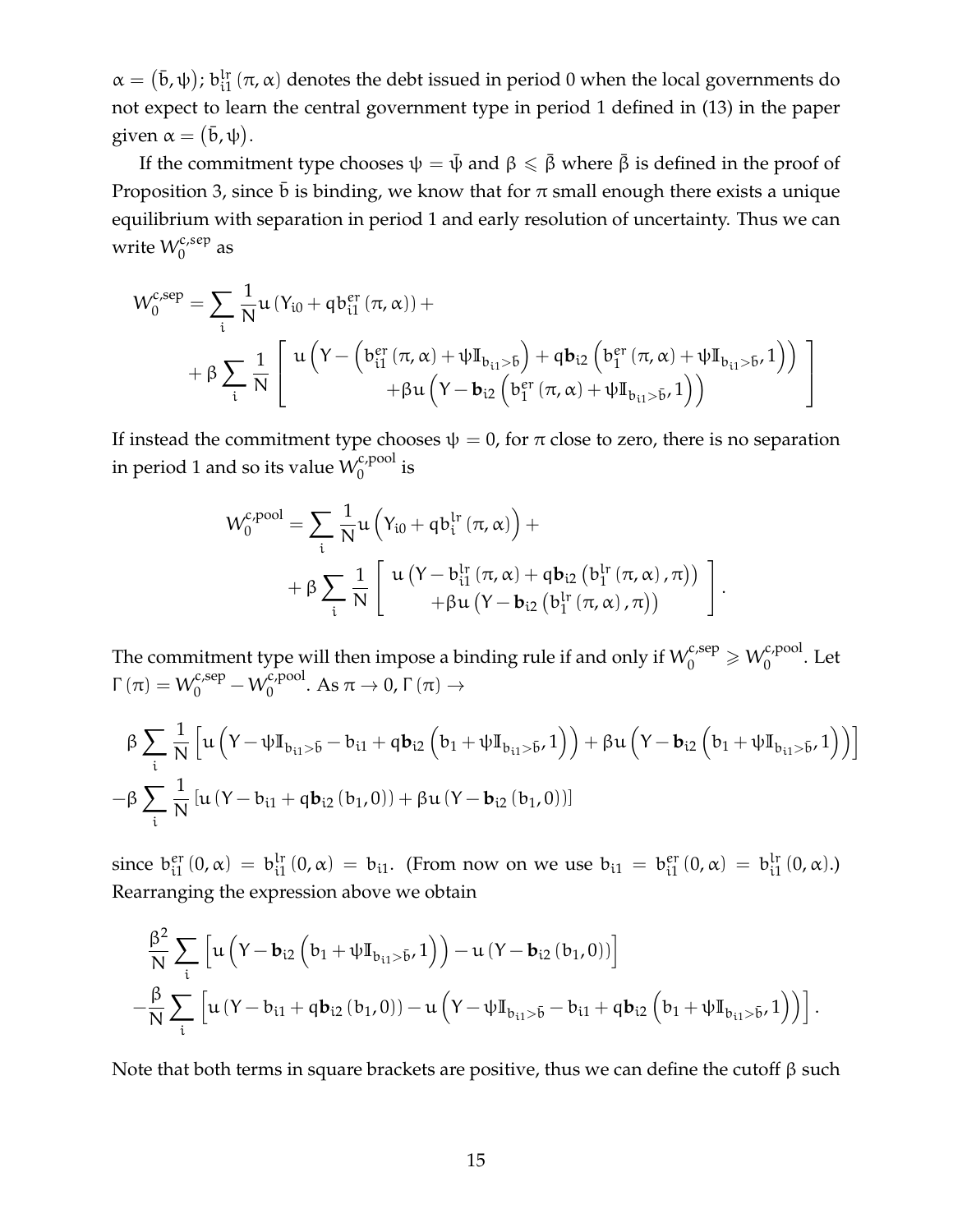that the expression above equals zero:

$$
\underline{\beta}\left(\pi,N\right)\equiv\frac{\sum_{i}\left[u\left(Y-b_{i1}+q b_{i2}\left(b_{1},0\right)\right)-u\left(Y-\psi\mathbb{I}_{b_{i1}> \bar{b}}-b_{i1}+q b_{i2}\left(b_{1}+\psi\mathbb{I}_{b_{i1}> \bar{b}},1\right)\right)\right]}{\sum_{i}\left[u\left(Y-b_{i2}\left(b_{1}+\psi\mathbb{I}_{b_{i1}> \bar{b}},1\right)\right)-u\left(Y-b_{i2}\left(b_{1},0\right)\right)\right]}
$$

Then for  $\beta < \underline{\beta}$  ( $\pi$ , N),  $\Gamma(0) < 0$ . Thus, for  $\pi$  small,  $W_0^{c,sep} < W_0^{c,pool}$  and the unique constitution will feature no fiscal rules. Conversely, for  $\beta > \beta (\pi, N)$ ,  $\Gamma(0) > 0$ . Thus, for  $\pi$  small,  $\mathcal{W}^{c,\text{sep}}_0>\mathcal{W}^{c,\text{pool}}_0$  and the unique constitution will feature fiscal rules.

To show that this is an equilibrium for  $\beta > \beta(\pi, N)$ , we need to show that the optimizing type does indeed not want to enforce the constitution in period 1 (and induce separation). We know from the proof of Proposition 3 that if  $\beta < \bar{\beta}(\pi, N)$ , where  $\bar{\beta}(\pi, N) \equiv$ 

$$
\frac{\sum_{i=1}^{N}\frac{1}{N}\left[u\left(Y - b_{i1}^{rules}\left(\pi\right) + q\bm{b}_{i2}\left(b_{1}^{rules}\left(\pi\right),0\right)\right) - u\left(Y - \left(b_{i1}^{rules}\left(\pi\right) + \psi\right) + q\bm{b}_{i2}\left(b_{1}^{rules}\left(\pi\right) + \psi,1\right)\right)\right]}{u\left(Y - \frac{\sum \bm{b}_{i2}\left(b_{1}^{rules}\left(\pi\right) + \psi,1\right)}{N}\right) - u\left(Y - \frac{\sum \bm{b}_{i2}\left(b_{i1}^{rules}\left(\pi\right),0\right)}{N}\right)},
$$

then for  $\pi$  close to zero, the optimizing will strictly prefer to not enforce the rule at  $t = 1$ . Thus we have our desired result for  $\beta \in [\beta (\pi ,N)$  ,  $\bar{\beta} (\pi ,N)]$ . To show that this a well defined interval, we need to show that  $\bar{\beta}(0, N) > \beta(0, N)$ . This is true if

$$
0 > \left[ Nu \left( Y - \frac{\sum \boldsymbol{b}_{i2} \left( b + \psi \mathbb{I}_{b_{i1} > \bar{b}}, 1 \right)}{N} \right) - \sum_{i} u \left( Y - \boldsymbol{b}_{i2} \left( b_{1} + \psi \mathbb{I}_{b_{i1} > \bar{b}}, 1 \right) \right) \right] \\ - \left[ Nu \left( Y - \frac{\sum \boldsymbol{b}_{i2} \left( b_{1}, 0 \right)}{N} \right) - \sum_{i} u \left( Y - \boldsymbol{b}_{i2} \left( b_{1}, 0 \right) \right) \right]
$$

Given the concavity of u, this is true if  $\mathbf{b}_{s2} \left( b_1 + \psi I\mathbb{I}_{b_{i1} > \bar{b}}, 1 \right) - \mathbf{b}_{n2} \left( b_1 + \psi I\mathbb{I}_{b_{i1} > \bar{b}}, 1 \right) \, < \,$ **. From the first order conditions for**  $**b**<sub>i2</sub>(b<sub>1</sub>, 0)$  **we have** 

$$
u'\left(Y - b_{i1} + q\mathbf{b}_{i2}\left(b_{1}, 0\right)\right)q = \frac{\beta}{N}u'\left(Y - \frac{\sum \mathbf{b}_{i2}\left(b_{1}, 0\right)}{N}\right)
$$

This implies that

<span id="page-15-0"></span>
$$
\mathbf{b}_{s2} (b_1, 0) - \mathbf{b}_{n2} (b_1, 0) = \frac{b_{s1} - b_{n1}}{q}
$$
 (16)

Next from the first order conditions for  $\mathbf{b}_{\mathfrak{i}2} \left( \bm{\mathfrak{b}}_1 + \bm{\mathfrak{\psi}} \mathbb{I}_{\mathfrak{b}_{\mathfrak{i}1} > \mathfrak{\bar{b}}},1 \right)$  we have

$$
u'\left(Y-\psi\mathbb{I}_{b_{i1}> \bar{b}}-b_{i1}+q b_{i2}\left(b_{1}+\psi\mathbb{I}_{b_{i1}> \bar{b}},1\right)\right)q=\beta u'\left(Y-q b_{i2}\left(b_{1}+\psi\mathbb{I}_{b_{i1}> \bar{b}},1\right)\right)
$$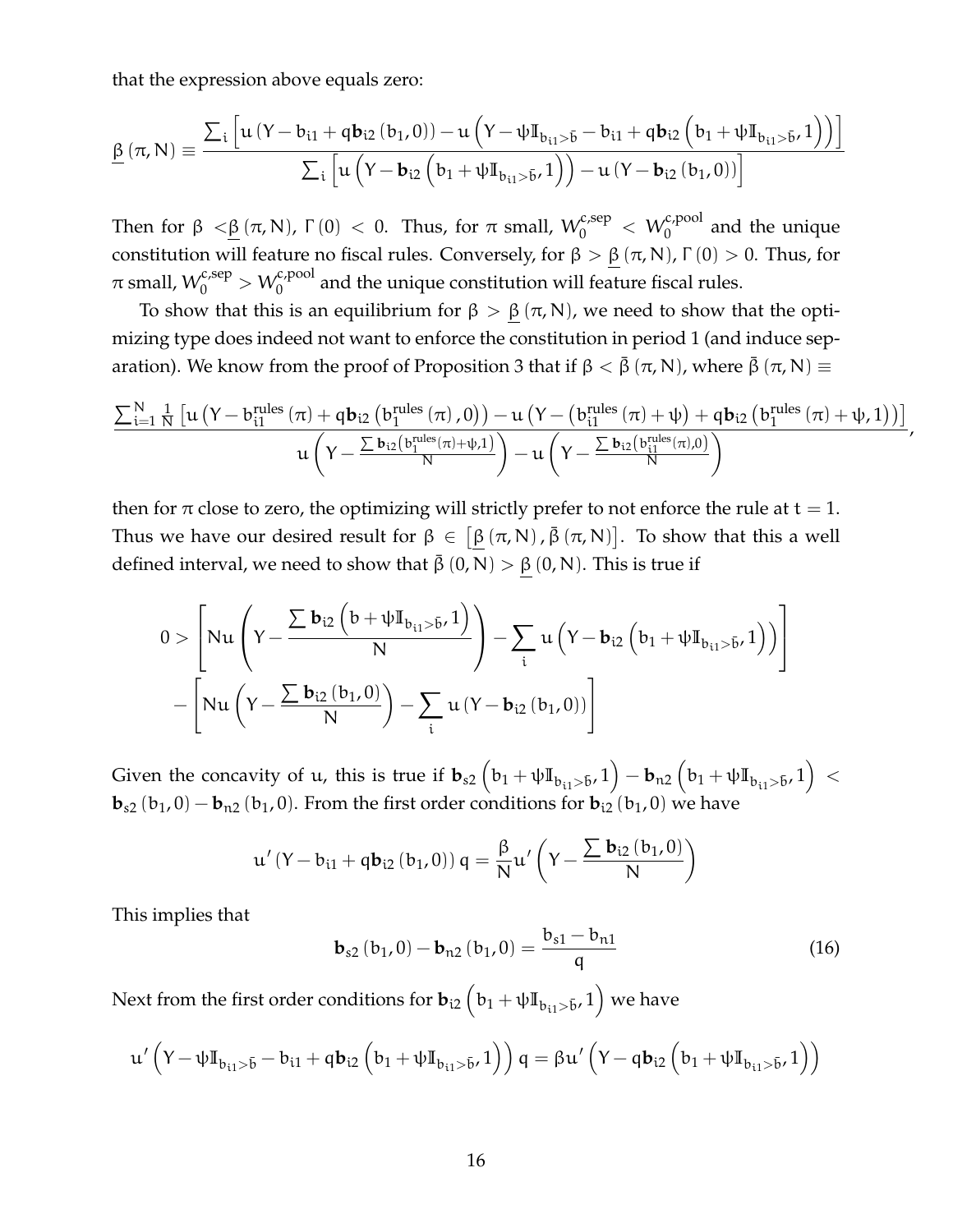Then, if the rule is not binding for the North:

$$
u'(Y - \psi - b_{s1} + qb_{s2}) - u'(Y - b_{n1} + qb_{n2})
$$
  
=  $\beta u'(Y - qb_{s2}) - \beta u'(Y - qb_{n2}) > 0$ 

and so

<span id="page-16-0"></span>
$$
\mathbf{b}_{s2} \left( b_1 + \psi I\mathbb{I}_{b_{t1} > \bar{b}}, 1 \right) - \mathbf{b}_{n2} \left( b_1, 1 \right) < \frac{\psi + b_{s1} - b_{n1}}{q} \tag{17}
$$

If instead the rule is binding for the North as well we have

<span id="page-16-1"></span>
$$
\mathbf{b}_{s2} \left( b_1 + \psi I\mathbb{I}_{b_{11} > \bar{b}}, 1 \right) - \mathbf{b}_{n2} \left( b_1, 1 \right) < \frac{b_{s1} - b_{n1}}{q} \tag{18}
$$

So from [\(16\)](#page-15-0) and [\(17\)](#page-16-0)-[\(18\)](#page-16-1) it follows that for  $\uppsi$  small enough,  ${\bf b}_{s2}\left(b_1 + \uppsi \mathbb{I}_{\text{b}_{\text{i}1} > \bar{\text{b}}}, 1 \right) \mathbf{b}_{\mathrm{n2}}\left(\mathbf{b}_1 + \psi \mathbb{I}_{\mathbf{b}_{\mathrm{i1}} > \bar{\mathbf{b}}}, 1\right) < \mathbf{b}_{\mathrm{s2}}\left(\mathbf{b}_1, 0 \right) - \mathbf{b}_{\mathrm{n2}}\left(\mathbf{b}_1, 0 \right)$  and so  $\bar{\beta}\left(0, \mathrm{N}\right) > \underline{\beta}\left(0, \mathrm{N}\right).$  Therefore, for  $\beta$ in this range and  $\pi$  small enough, we have an equilibrium in which  $\psi = \bar{\psi}$  and the rules are not enforced in period 1 by the optimizing type.

Finally, we need to show that the optimizing type will mimic the commitment type in period 0 and announce the same rule anticipating it will not enforce it in period 1. The value of choosing the same constitution as the commitment type in period 0 is given by

$$
W_0^{\mathfrak{m}}(\pi, \alpha) = \sum_{i} u (Y_{i0} + \mathfrak{q} b_{i1}^{er}(\pi, \alpha)) + \beta W_1^{er} (b_1^{er}(\pi, \alpha))
$$
  
= 
$$
\sum_{i} [u (Y_{i0} + \mathfrak{q} b_{i1}^{er}(\pi, \alpha)) + \beta u (Y - \psi - b_{i1}^{er}(\pi) + \mathfrak{q} b_{i2} (b_{i1}^{er}(\pi, \alpha), 0))
$$
  
+ 
$$
\beta^2 u \left(Y - \frac{\sum_{j} b_{j2} (b_{i1}^{er}(\pi, \alpha), 0)}{N} \right)
$$

while the value of choosing a different constitution is  $W_0^m(0, \alpha)$  because the local governments learn that they are facing the optimizing type. We will establish that  $\frac{\partial}{\partial\pi}W_0^{\mathfrak{m}}\left(\pi,\alpha\right)>$ 0, at  $\pi = 0$  which in turn implies that if  $\pi$  is close to 0, the optimizing type will always find it optimal to mimic. Differentiating  $W_0^m(\pi, \alpha)$  with respect to  $\pi$  and evaluating at  $\pi = 0$  yields

$$
\frac{\partial}{\partial \pi} W_{0}^{m} \left(0, \alpha\right) = \sum_{i} \left[ u' \left(G_{i0}\right) q \frac{\partial b_{i1}^{er}\left(0\right)}{\partial \pi} - \beta u \left(G_{i1}\right) \frac{\partial b_{i1}^{er}\left(0\right)}{\partial \pi} + \right. \\ \left. + u' \left(G_{i1}\right) q \frac{\partial b_{i2}}{\partial b_{j1}} \frac{\partial b_{j1}^{er}\left(0\right)}{\partial \pi} - \frac{\beta^{2}}{N} u' \left(G_{i2}\right) \frac{\partial B_{2}}{\partial b_{j1}} \frac{\partial b_{j1}^{er}\left(0\right)}{\partial \pi} \right]
$$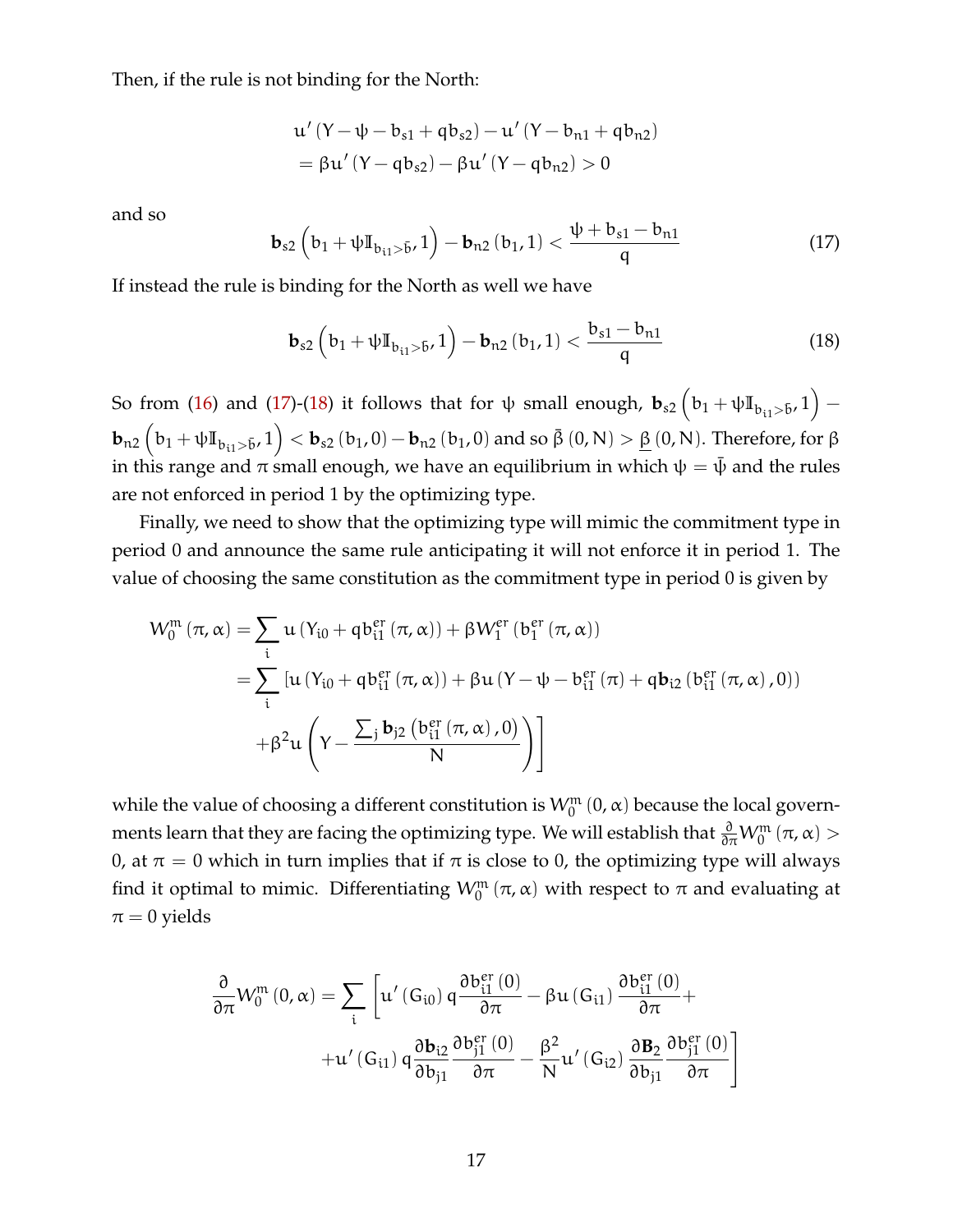<span id="page-17-0"></span>Recall the first order conditions for the local government in periods 1 and 2

$$
\begin{array}{l} \displaystyle u' \left( G_{i0} \right) q = \beta u' \left( G_{i1} \right) + \frac{\beta^2}{N} u' \left( G_{i2} \right) \sum_{j \neq i} \frac{\partial b_{j2}}{\partial b_{i1}} \\ \displaystyle u' \left( G_{i1} \right) q = \frac{\beta}{N} u' \left( G_{i2} \right) \end{array}
$$

Substituting these into the previous equation yields

$$
\begin{aligned} \frac{\partial}{\partial \pi} W_{0}^{m}\left(0,\alpha\right)=&\sum_{i}u'\left(G_{i1}\right)q\frac{\partial b_{i2}}{\partial b_{j1}}\frac{\partial b_{-i1}^{er}\left(0\right)}{\partial \pi}\\ =&u\left(G_{i1}\right)q\frac{\partial b_{i2}}{\partial b_{j1}}\frac{\partial B_{1}^{er}\left(0\right)}{\partial \pi}>0 \end{aligned}
$$

since at  $\pi = 0$ ,  $\frac{\partial}{\partial b_{\text{N1}}} \mathbf{b}_{S2}$   $(b_1, 0) = \frac{\partial}{\partial b_S}$  $\frac{\partial}{\partial b_{S1}}$ **b**<sub>N2</sub> (**b**<sub>1</sub>, 0) < 0 and  $\partial B_1^{\text{er}}(0) / \partial \pi$  < 0 . Q.E.D.

# **2 Data underlying Figure 1**

We use two datasets:

1. Dataset used in [Kotia and Lledó](#page-19-0) [\(2016\)](#page-19-0). They construct an index for the strength of subnational fiscal rules using a database from the European Commission (EC), measuring the strength of all the fiscal rules present in each EU country. The EC dataset includes all types of numerical fiscal rules—budget balance rules, debt rules, expenditure rules, and revenue rules—covering different levels of government—central, regional, and local—in force since 1990 across EU countries. They then weight the scores for the components applicable at the subnational level: regional and local. See Appendix B in [Kotia and Lledó](#page-19-0) [\(2016\)](#page-19-0) for details about the construction of the index.

The dataset also contains information on

- (a) subnational primary balances—based on authors' own consolidation of total revenue and expenditures across local and (when applicable) state or regional governments using non-consolidated fiscal data from Eurostat;
- (b) output gap from the World Economic Outlook;
- (c) population above 65 years of age from the World Development Indicators;
- (d) unemployment from the World Economic Outlook;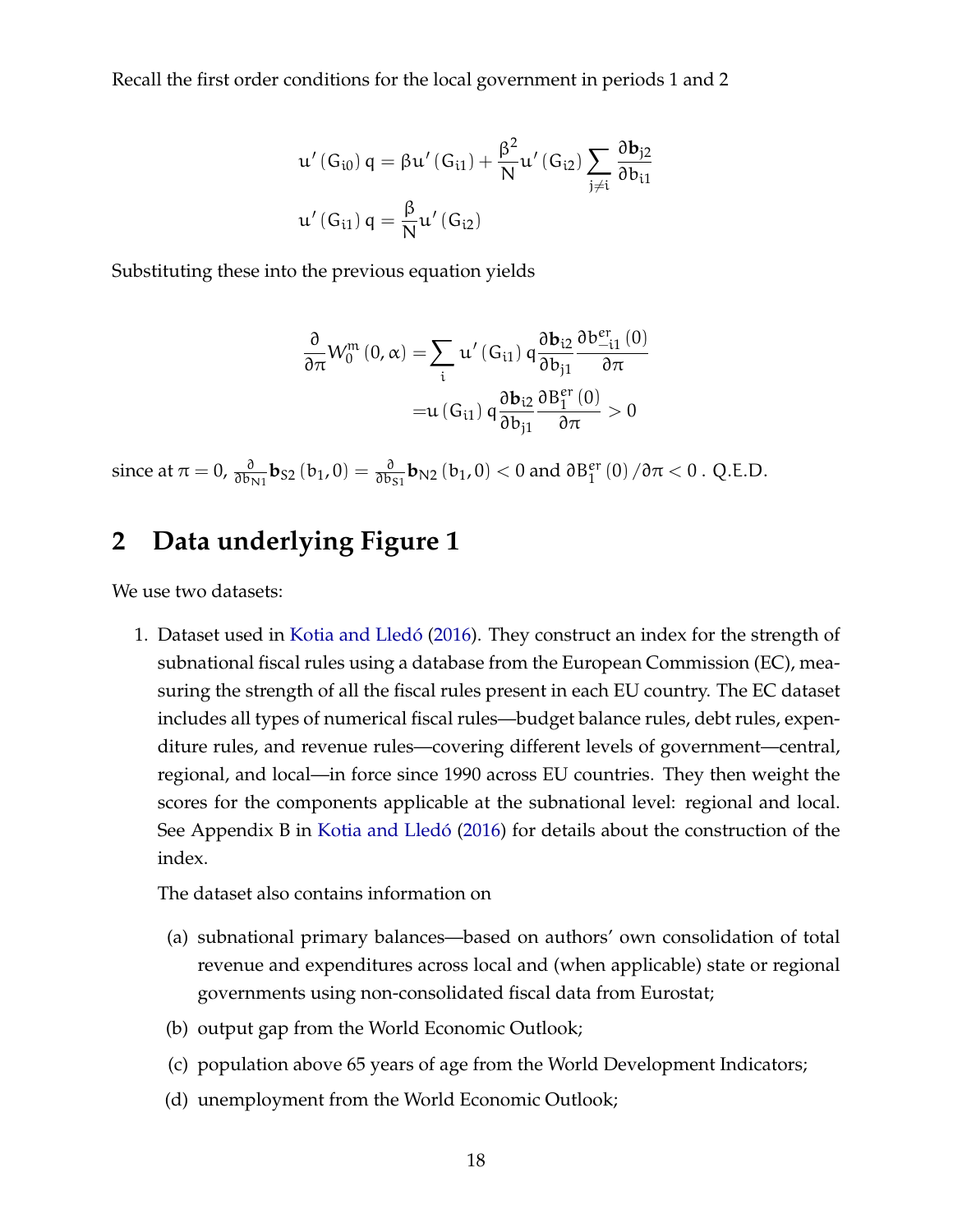- (e) legislative election dummy taking the value of 1 if a national legislative election was held in that year, and zero otherwise, from the Database for Political Institutions (DPI).
- 2. World Bank's Worldwide Governance Indicators (WGI) data. This dataset consists of data on the quality of governance provided by a large number of enterprise, citizen, and expert survey respondents in industrial and developing countries. The WGI consists of aggregate indicators of six broad dimensions of governance: (i) Voice and Accountability, (ii) Political Stability and Absence of Violence/Terrorism, (iii) Government Effectiveness, (iv) Regulatory Quality, (v) Rule of Law, and (vi) Control of Corruption. The governance indicator ranges from around -2.5 to 2.5, with higher values implying better outcomes. The data on government efficiency are biannual from 1996 until 2002 and then annual. We use linear interpolation to add observations in 1997, 1999, and 2001. Our preferred measure of reputation,  $\pi$ , is Government Effectiveness.

In figure [1](#page-18-0) we plot the raw data and look at the changes in deficits for contemporaneous changes in fiscal rules.



<span id="page-18-0"></span>

In the bottom panels of Figure 1 in the paper and Figure [1,](#page-18-0) we report the change in residuals after controlling for an estimated fiscal reaction function. In particular, we run